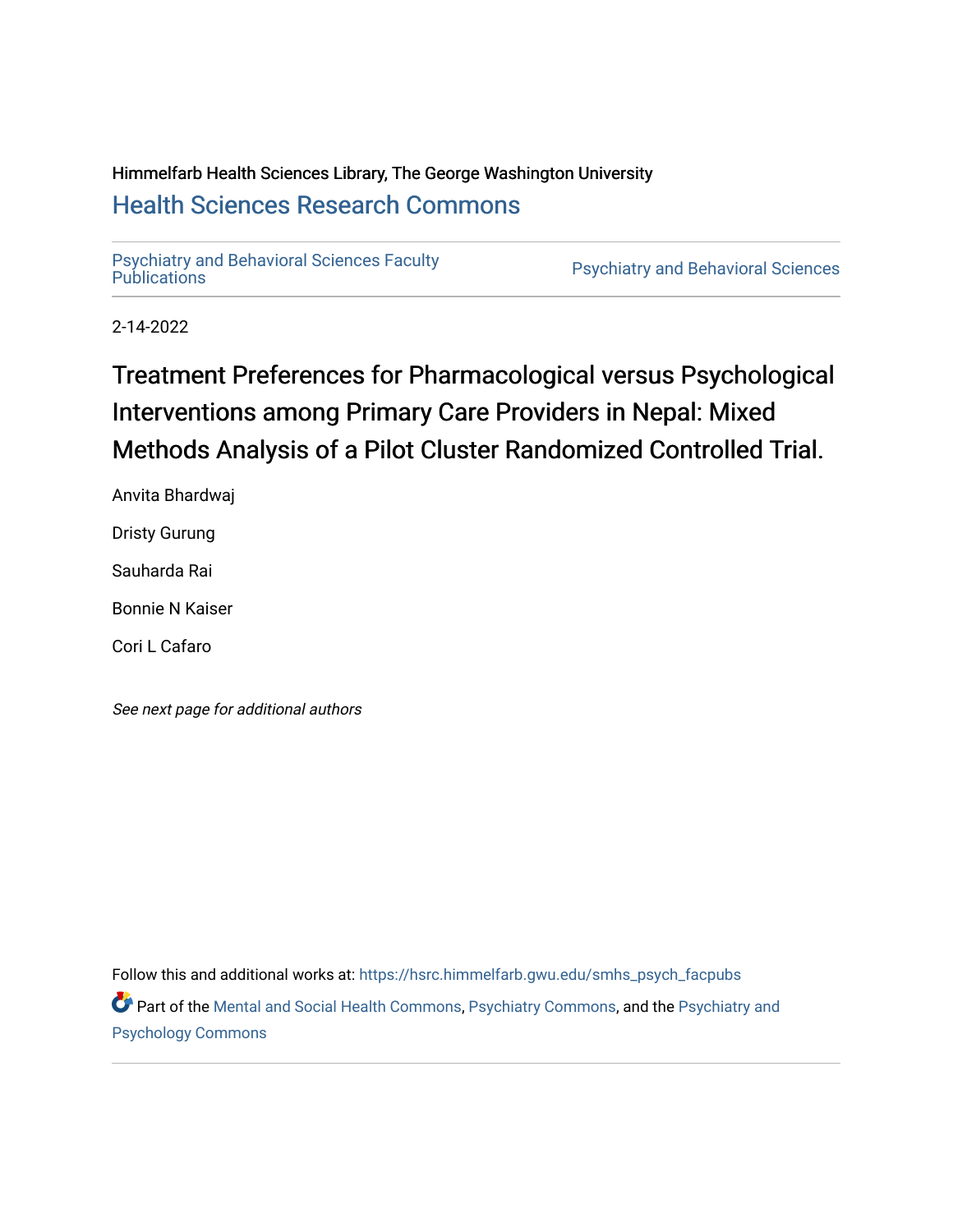## Authors

Anvita Bhardwaj, Dristy Gurung, Sauharda Rai, Bonnie N Kaiser, Cori L Cafaro, Kathleen J Sikkema, Crick Lund, Nagendra P Luitel, and Brandon A. Kohrt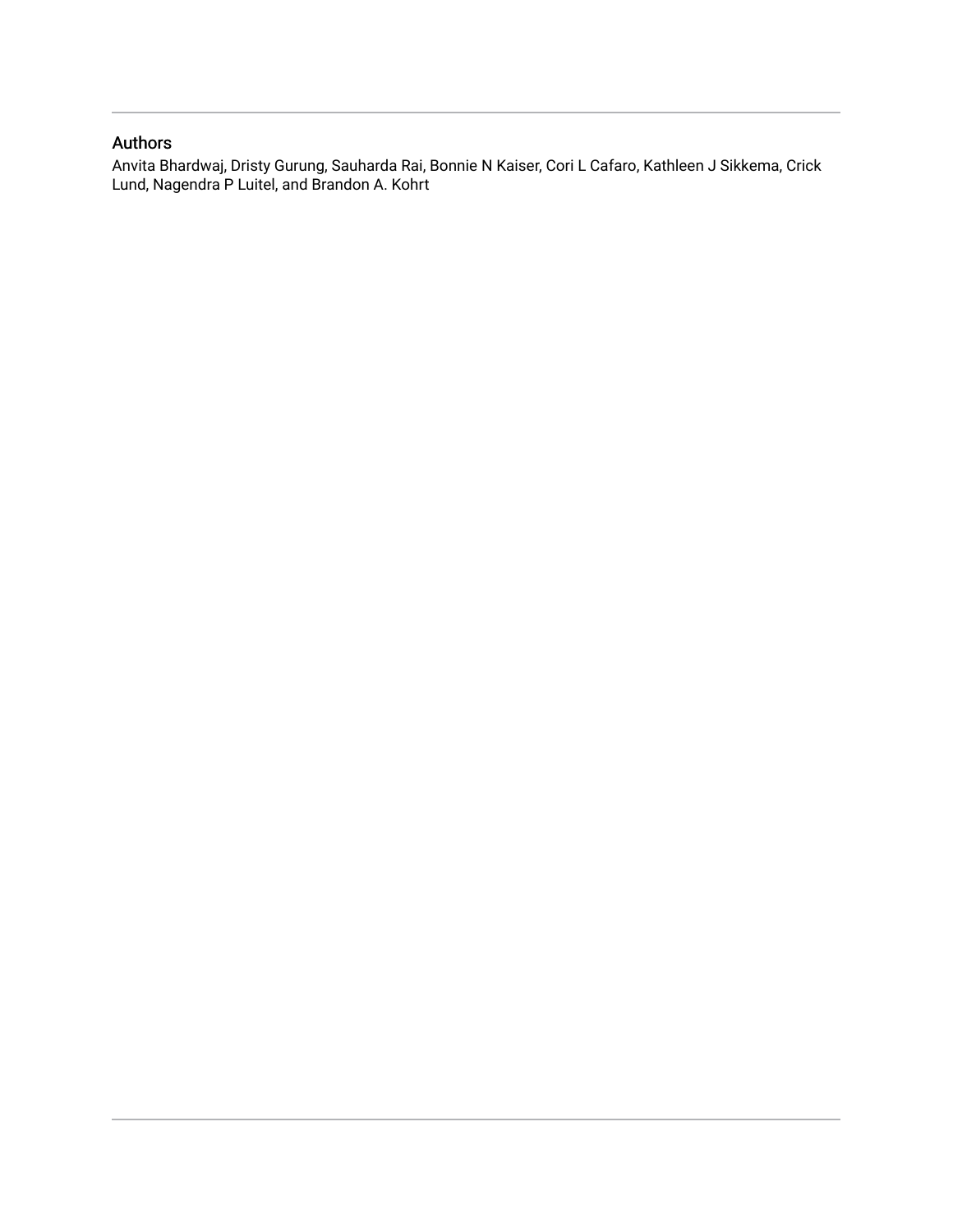



# *Article* **Treatment Preferences for Pharmacological versus Psychological Interventions among Primary Care Providers in Nepal: Mixed Methods Analysis of a Pilot Cluster Randomized Controlled Trial**

**Anvita Bhardwaj 1,2, Dristy Gurung 3,4, Sauharda Rai 2,4,5, Bonnie N. Kaiser 2,6 [,](https://orcid.org/0000-0003-0742-1302) Cori L. Cafaro 2,7 , Kathleen J. Sikkema 2,8, Crick Lund 3,9,10, Nagendra P. Luitel 4,[†](https://orcid.org/0000-0002-8291-0205) and Brandon A. Kohrt 2,4,11,\* ,[†](https://orcid.org/0000-0002-3829-4820)**

- <sup>1</sup> Department of Mental Health, Johns Hopkins Bloomberg School of Public Health, Baltimore, MD 21205, USA; abhardwaj@jhu.edu
- <sup>2</sup> Duke Global Health Institute, Duke University, Durham, NC 27710, USA; sauharda@uw.edu (S.R.); bnkaiser@ucsd.edu (B.N.K.); ctergese@depaul.edu (C.L.C.); ks3364@cumc.columbia.edu (K.J.S.)
- <sup>3</sup> Centre for Global Mental Health, Health Services and Population Research Department, Institute of Psychiatry, Psychology and Neuroscience, King's College London, London SE5 8AF, UK; dristy.1.gurung@kcl.ac.uk (D.G.); crick.lund@kcl.ac.uk (C.L.)
- <sup>4</sup> Transcultural Psychosocial Organization (TPO) Nepal, Baluwatar 44616, Nepal; luitelnp@gmail.com
- Jackson School of International Studies and Department of Global Health, University of Washington, Seattle, WA 98195, USA
- <sup>6</sup> Department of Anthropology and Global Health Program, University of California San Diego, La Jolla, CA 92093, USA
- 7 Department of Psychology, DePaul University, Chicago, IL 60604, USA
- <sup>8</sup> Department of Sociomedical Sciences, Mailman School of Public Health, Columbia University, New York, NY 10032, USA
- <sup>9</sup> Global Mental Health and Development, King's Global Health Institute, King's College London, London WC2R 2LS, UK
- <sup>10</sup> Alan J. Flisher Centre for Public Mental Health, Department of Psychiatry and Mental Health, University of Cape Town, Cape Town 7700, South Africa
- <sup>11</sup> Department of Psychiatry and Behavioral Sciences, The George Washington University, Washington, DC 20037, USA
- **\*** Correspondence: bkohrt@gwu.edu; Tel.: +1-202-741-2896
- † These authors contributed equally to this work.

**Abstract:** There is increasing evidence supporting the effectiveness of psychological interventions in low- and middle-income countries. However, primary care providers (PCPs) may prefer treating patients with medication. A secondary exploratory analysis of a pilot cluster randomized controlled trial was conducted to evaluate psychological vs. pharmacological treatment preferences among PCPs. Thirty-four health facilities, including 205 PCPs, participated in the study, with PCPs in 17 facilities assigned to a standard version of the mental health Gap Action Programme (mhGAP) training delivered by mental health specialists. PCPs in the other 17 facilities received mhGAP instruction delivered by specialists and people with lived experience of mental illness (PWLE), using a training strategy entitled Reducing Stigma among HealthcAre ProvidErs (RESHAPE). Pre- and post- intervention attitudes were measured through quantitative and qualitative tools. Qualitative interviews with 49 participants revealed that PCPs in both arms endorsed counseling's benefits and collaboration within the health system to provide counseling. In the RESHAPE arm, PCPs were more likely to increase endorsement of statements such as "depression improves without medication"  $(F = 9.83, p < 0.001)$ , "not all people with depression must be treated with antidepressants" ( $\chi^2 = 17.62$ ,  $p < 0.001$ ), and "providing counseling to people who have alcohol abuse problems is effective"  $(\chi^2 = 26.20, p < 0.001)$ . These mixed-method secondary findings from a pilot trial suggest that inperson participation of PWLE in training PCPs may not only reduce stigma but also increase PCPs' support of psychological interventions. This requires further investigation in a full-scale trial.



[ijerph19042149](https://doi.org/10.3390/ijerph19042149)

Rai, S.; Kaiser, B.N.; Cafaro, C.L.; Sikkema, K.J.; Lund, C.; Luitel, N.P.; Kohrt, B.A. Treatment Preferences for Pharmacological versus Psychological Interventions among Primary Care Providers in Nepal: Mixed Methods Analysis of a Pilot Cluster Randomized Controlled Trial. *Int. J. Environ. Res. Public Health* **2022**, *19*, 2149. [https://doi.org/10.3390/](https://doi.org/10.3390/ijerph19042149)

**Citation:** Bhardwaj, A.; Gurung, D.;

5

Academic Editors: Bridget Bassilios and Meredith Harris

Received: 26 December 2021 Accepted: 10 February 2022 Published: 14 February 2022

**Publisher's Note:** MDPI stays neutral with regard to jurisdictional claims in published maps and institutional affiliations.



**Copyright:** © 2022 by the authors. Licensee MDPI, Basel, Switzerland. This article is an open access article distributed under the terms and conditions of the Creative Commons Attribution (CC BY) license [\(https://](https://creativecommons.org/licenses/by/4.0/) [creativecommons.org/licenses/by/](https://creativecommons.org/licenses/by/4.0/)  $4.0/$ ).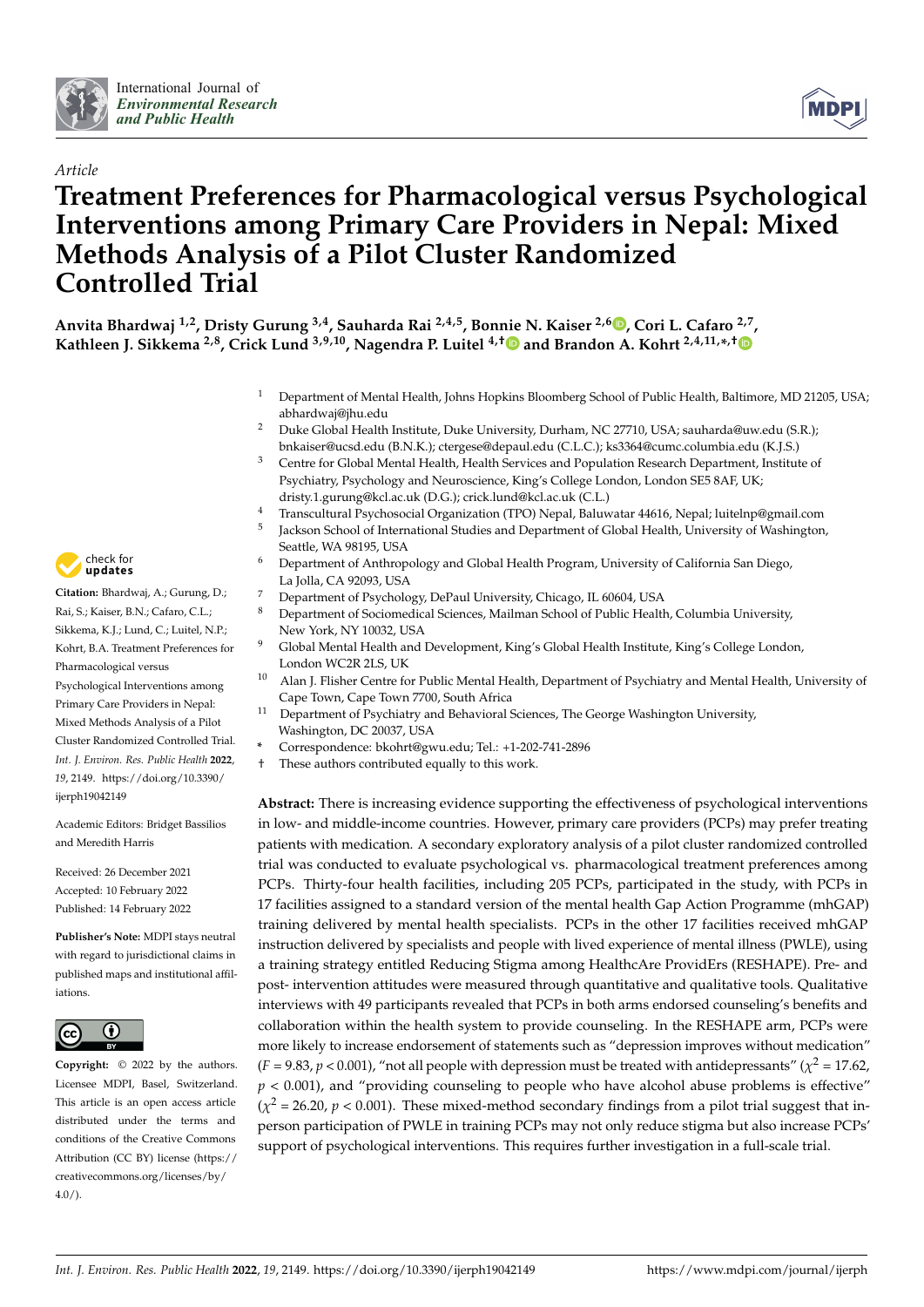**Keywords:** attitudes; depression; developing countries; mental health; primary care; psychological treatments; stigma; training

#### **1. Introduction**

When addressing the global treatment gap for those suffering from mental, neurological, and substance use disorders, it is important to ensure that primary care providers (PCPs) utilize evidence-based treatments [\[1\]](#page-15-0). Psychological interventions are evidencebased treatments that can be effectively delivered by people who are not mental health specialists, including providers in primary care and community care in low-resource settings [\[2\]](#page-15-1). Training initiatives such as the World Health Organization (WHO) mental health Gap Action Programme-Intervention Guide (mhGAP-IG) encourage the use of both psychological and pharmacological treatments in primary care settings [\[3\]](#page-16-0). However, given that PCPs and patients in low- and middle-income countries (LMICs) are accustomed to medications as the standard treatments for non-psychiatric conditions, there is a risk that they favor the adoption of psychiatric medication to the neglect of psychotherapies [\[4\]](#page-16-1). For example, among Nigerian primary care physicians trained in mental health care, 88% endorsed that psychotherapy tended to be unsuccessful among patients with depression, and 85% endorsed that psychotherapy should be left to specialists [\[5\]](#page-16-2). In the same study, 85% supported prescribing anti-depressant medication by non-psychiatric health workers such as PCPs. This preference for medication may also come from expectations to see large numbers of patients in a limited time, which makes it challenging to integrate time-intensive psychological treatments into primary care [\[6\]](#page-16-3). Ethnographic accounts in South Asia and Sub-Saharan Africa also reveal a preference for pharmacological treatment by PCPs and patients, as well as by many mental health specialists [\[7](#page-16-4)[–9\]](#page-16-5). Concerns have previously been raised in other settings that the mhGAP-IG curriculum may reinforce these biases in favor of pharmacological treatment and further contribute to the medicalization of care for mental illnesses [\[4\]](#page-16-1).

Despite psychotropic medication being the default treatment in primary care settings in LMICs, there are a number of reasons for trying to ensure the availability and implementation of psychological interventions. Psychological interventions are as effective as medications for treatment of common mental disorders, such as depression [\[10\]](#page-16-6). Psychological therapies used in combination with medications lead to better outcomes than medication alone [\[11\]](#page-16-7). Moreover, LMIC settings are vulnerable to shortages of medications, especially psychotropic drugs, which makes sole reliance on pharmacological medications untenable. In Tanzania and India, psychotropic medications are on essential drug lists established by the WHO, but there are inadequate supplies in primary care facilities due to delays in procurement and lack of dispensing, which causes medications to expire [\[12](#page-16-8)[,13\]](#page-16-9). In Nepal, a comprehensive array of up-to-date, safe, and effective psychotropic medications was only recently added to the essential drug list by the government, but the supply chain is not yet reliable [\[14\]](#page-16-10). The COVID-19 pandemic has further disrupted psychiatric medication supply chains in LMICs including Nepal, while the increased use of mobile technology has widened the opportunities for psychological interventions [\[15\]](#page-16-11).

Research from high-income countries (HICs) suggests that when patients are familiar with psychological treatments, they are more likely to select these over medication when available [\[16\]](#page-16-12). A review of patients' preferences based on 34 studies conducted in HICs demonstrated that 75% of patients preferred solely psychological treatments, and this preference was stronger among ethnic minorities, specifically in African Americans, Asian/Pacific Islanders, and Hispanic Americans in comparison to non-Hispanic white participants [\[16\]](#page-16-12). Overall, the current literature suggests that when patients are aware of psychological treatments, they prefer these, especially for conditions of mild to moderate severity. In LMICs, this requires that PCPs educate their patients about the availability and benefit of psychological treatments. Moreover, the availability of both psychological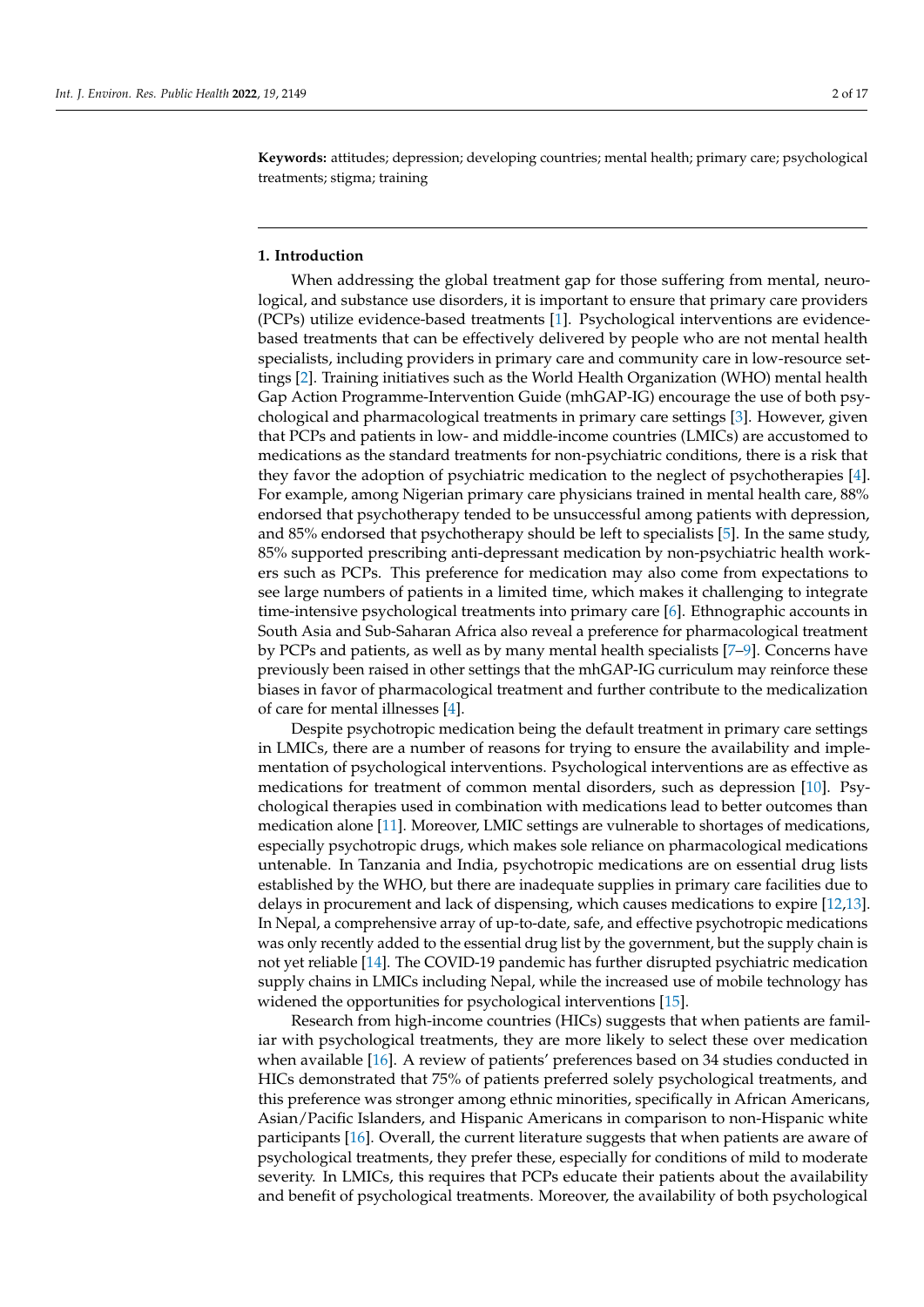and pharmacological treatment is consistent with the Integrative Mental Health (IMH) paradigm. IMH aims to reconcile the biological, psychological, sociological, and spiritual models that play a role in mental health care, thus promoting the use of evidence-based psychological treatments alongside pharmacotherapies [\[17\]](#page-16-13). The IMH paradigm focuses on treating someone as a whole person, exploring causal factors and promoting education and empowerment of patients [\[17\]](#page-16-13). In global mental health, and in Nepal in particular, an integrative framework is needed to balance psychological, pharmacological, and non-allopathic care such as traditional healing [\[18–](#page-16-14)[21\]](#page-16-15).

The goal of this study was to evaluate the impact of mhGAP-IG training on treatment preferences among PCPs in a low-resource setting. We evaluated two strategies to implementing mhGAP-IG training for PCPs to determine if the endorsement of psychological treatments would potentially vary based on how training was delivered. Using a pilot cluster randomized controlled trial (RCT) design, we assigned primary care facilities to either standard mhGAP-IG training delivered by mental health specialists or an experimental arm in which mhGAP-IG training was delivered by mental health specialists supplemented with components of the training delivered by people with lived experience of mental illness (PWLE) and aspirational figures, who are PCPs that have taken on mental healthcare delivery [\[22\]](#page-16-16). This experimental training strategy is entitled Reducing Stigma among HealthcAre ProvidErs (RESHAPE). We hypothesized that the RESHAPE version of mhGAP-IG would contribute to greater endorsement of psychological treatment because of the empathy and humanistic perspective fostered through social contact with PWLE [\[23–](#page-16-17)[26\]](#page-16-18). The pilot findings suggest that RESHAPE improves both attitudes towards patients with mental illness and accuracy of mental illness diagnoses [\[27\]](#page-16-19). In the current analysis, we conduct a secondary exploration of the trial data and use a mixed methods approach to evaluate quantitative differences in treatment attitudes of PCPs across arms. We also explore qualitative themes related to treatment preferences of the PCPs participating in the training.

#### **2. Materials and Methods**

#### *2.1. Training Strategies for Primary Care Providers: Standard mhGAP vs. RESHAPE*

This study was conducted within the context of the Programme for Improving Mental health carE (PRIME), which was an initiative to develop mental health services in primary care and community settings in LMICs using evidence-supported pharmacological and psychological treatment protocols including mhGAP-IG [\[28\]](#page-17-0). PRIME research was conducted in five countries, including in Nepal, where it was implemented through Transcultural Psychosocial Organization (TPO) Nepal, a non-governmental organization, in Chitwan district in the southern region of the country [\[29\]](#page-17-1).

Mental health services were integrated within the primary health care system in Chitwan based on a district mental healthcare plan [\[30\]](#page-17-2). The plan relies upon psychiatrists and experienced psychosocial counselors as trainers and supervisors, with the majority of care delivered by government PCPs in accordance with mhGAP-IG and support from community health volunteers and community psychosocial counselors [\[30\]](#page-17-2). PCPs include health assistants, medical officers, and auxiliary health workers, who are termed *prescribers* due to their authority in the primary health facility to prescribe medicines. Another class of primary care staff comprises auxiliary nurse midwives and staff nurses, who are classified as *non-prescribers* because they do not have prescribing authority. This classification illustrates the salience of medication as a defining feature for categorizing primary care staff.

Mental health services were delivered by government health workers trained and supervised by TPO Nepal. Prescribers were trained in a 10-day curriculum roughly divided between basic psychosocial skills and mhGAP content for four disorders (depression, psychosis, alcohol use disorder, and epilepsy). Non-prescribers were trained for 5 days on basic psychosocial support skills, and a subset of these non-prescribers received additional training in manualized psychological interventions for depression and alcohol use disorder (behavioral activation and motivational enhancement therapy, respectively), which had been modified for delivery by people who are not psychiatrists or psycholo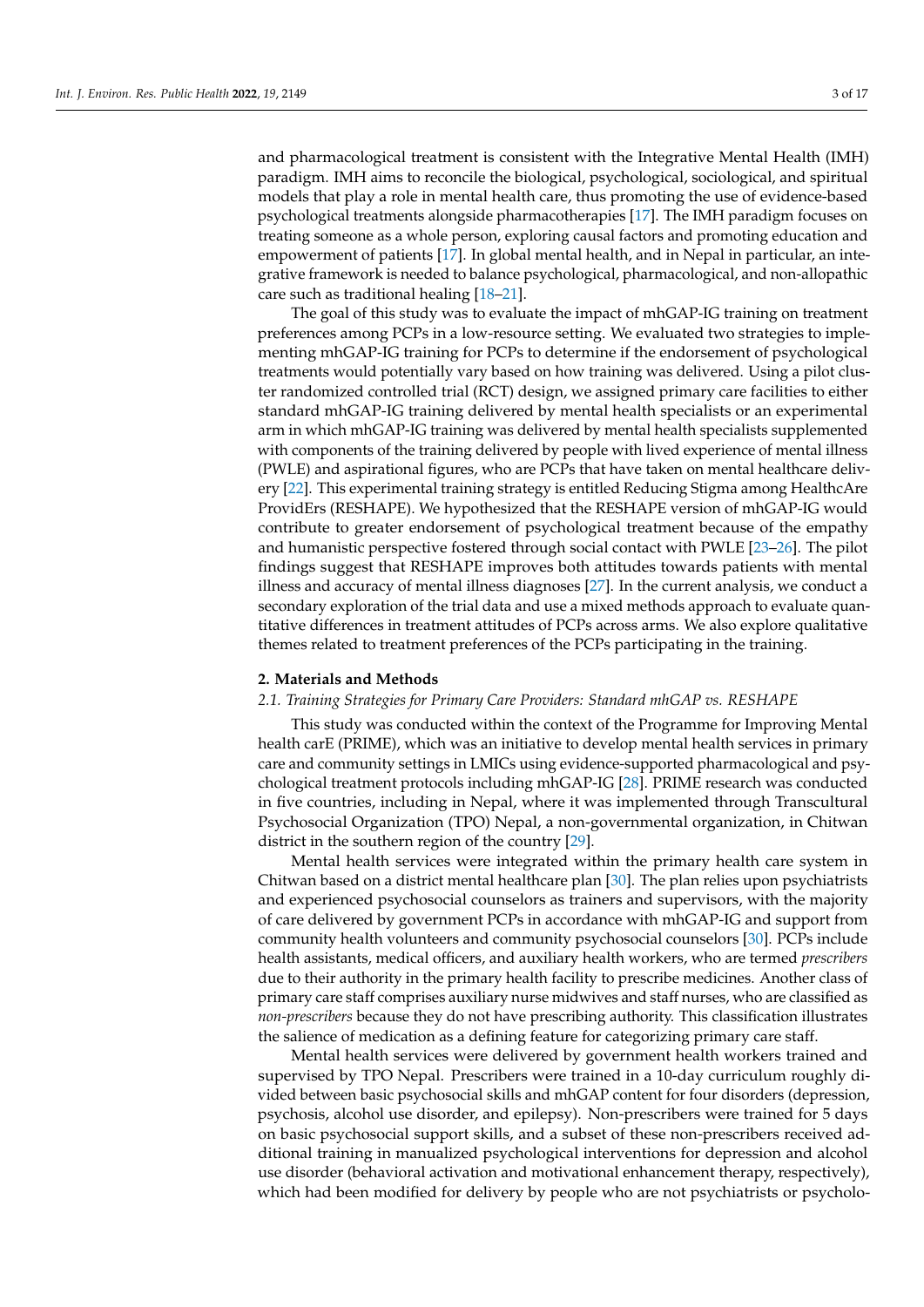gists in South Asia [\[31\]](#page-17-3). For both prescribers and non-prescribers, the standard training was conducted solely by mental health specialists: psychiatrists for mhGAP material and experienced psychosocial counselors for the psychosocial components and manualized psychological interventions.

An alternative training strategy was developed (RESHAPE), in which training was facilitated not only by mental health specialists but also by PWLE and aspirational figures. In RESHAPE, a participatory photography method (PhotoVoice) was used to help PWLE develop recovery narratives that they presented during the training accompanied by photographs they had taken [\[32,](#page-17-4)[33\]](#page-17-5). In addition, PCPs who had previously received training on mental health services and who had regularly integrated mental health treatment for their patients were recruited to provide narratives of their experiences. They were termed 'aspirational figures' because of the hope that other PCP trainees would aspire to similar commitment to mental health service delivery. A full description of the RESHAPE training curriculum has been published previously [\[24\]](#page-16-20). Table [1](#page-5-0) presents the contents of the 10-day training for prescribers and 5-day training for non-prescribers, as well as the elements that constitute RESHAPE [\[27\]](#page-16-19).

|                          | Day $1^a$                                                                        | Day $2^a$                                                                                                                        | Day $3a$                                                                           | Day $4^a$                                                                                                                       | Day 5                                                         |
|--------------------------|----------------------------------------------------------------------------------|----------------------------------------------------------------------------------------------------------------------------------|------------------------------------------------------------------------------------|---------------------------------------------------------------------------------------------------------------------------------|---------------------------------------------------------------|
| <b>Morning session</b>   | Introduction to<br>training<br>Objectives                                        | * Aspirational figure<br>testimonial, and<br>common myths<br>Introduction to<br>psychosocial<br>problems, causes<br>and symptoms | * In-person PWLE<br><i>recovery stories</i><br>with O&A<br>Communication<br>skills | Psychosocial skills<br>training                                                                                                 | Introduction to<br>psychiatric<br>diagnoses and<br>$mhGAP-IG$ |
| <b>Afternoon session</b> | Intro to mental<br>health and<br>psychosocial concept<br>Pre-tests               | Introduction to<br>psychosocial support                                                                                          | Communication<br>skills                                                            | Psychosocial skills<br>training<br><i>* Reducing Stigma</i>                                                                     | mhGAP curriculum                                              |
|                          | Day 6                                                                            | Day 7                                                                                                                            | Day 8                                                                              | Day 9                                                                                                                           | Day 10 $a$                                                    |
| <b>Morning session</b>   | Psychiatric history<br>taking skills<br>Epilepsy<br>assessment, diagnosis        | Depression and<br>suicide assessment<br>and diagnosis                                                                            | Psychosis and<br>bipolar assessment<br>and diagnosis                               | Alcohol and drug<br>use disorder<br>assessment<br>diagnosis and<br>management<br>* In-person PWLE<br>recovery story<br>with Q&A | Documentation and<br>supervision                              |
| <b>Afternoon session</b> | * In-person PWLE<br>recovery story<br>with O&A<br>Clinical patient<br>evaluation | * In-person PWLE<br>recovery story<br>with O&A<br>Clinical patient<br>evaluation                                                 | * In-person PWLE<br>recovery story<br>with O&A<br>Clinical patient<br>evaluation   | * Challenges and<br>barriers: collaborative<br>problem solving                                                                  | Post-test                                                     |

<span id="page-5-0"></span>**Table 1.** Curriculum for primary care providers in mhGAP training.

Abbreviations: mhGAP-IG, mental health Gap Action Programme-Implementation Guide; PWLE, people with lived experience of mental illness; Q&A, question and answer session; <sup>a</sup> Non-prescriber content was for Days 1–4 and Day 10 (total 5) and was conducted separately from prescribers. *\* Specific to RESHAPE training.*

Thirty-four health facilities in Chitwan were eligible for participation in the study. The primary care facilities comprised the unit of clustering. Facilities were randomly assigned to either the standard mhGAP training or the RESHAPE adaptation of mhGAP training. All PCPs at a given facility received the training relevant to the arm of randomization, i.e., all prescribers and non-prescribers at a facility were in the same arm (standard mhGAP or RESHAPE). This minimized the risk of contamination across arms. Full details of the cluster design are in the study protocol [\[22\]](#page-16-16) and details of cluster retention are available in the pilot primary outcome publication [\[27\]](#page-16-19).

#### *2.2. Data Collection and Analysis*

### 2.2.1. Qualitative Data

Semi-structured qualitative interviews were conducted 6 months post-training. Qualitative interview participants were purposively recruited. The sample included a subset of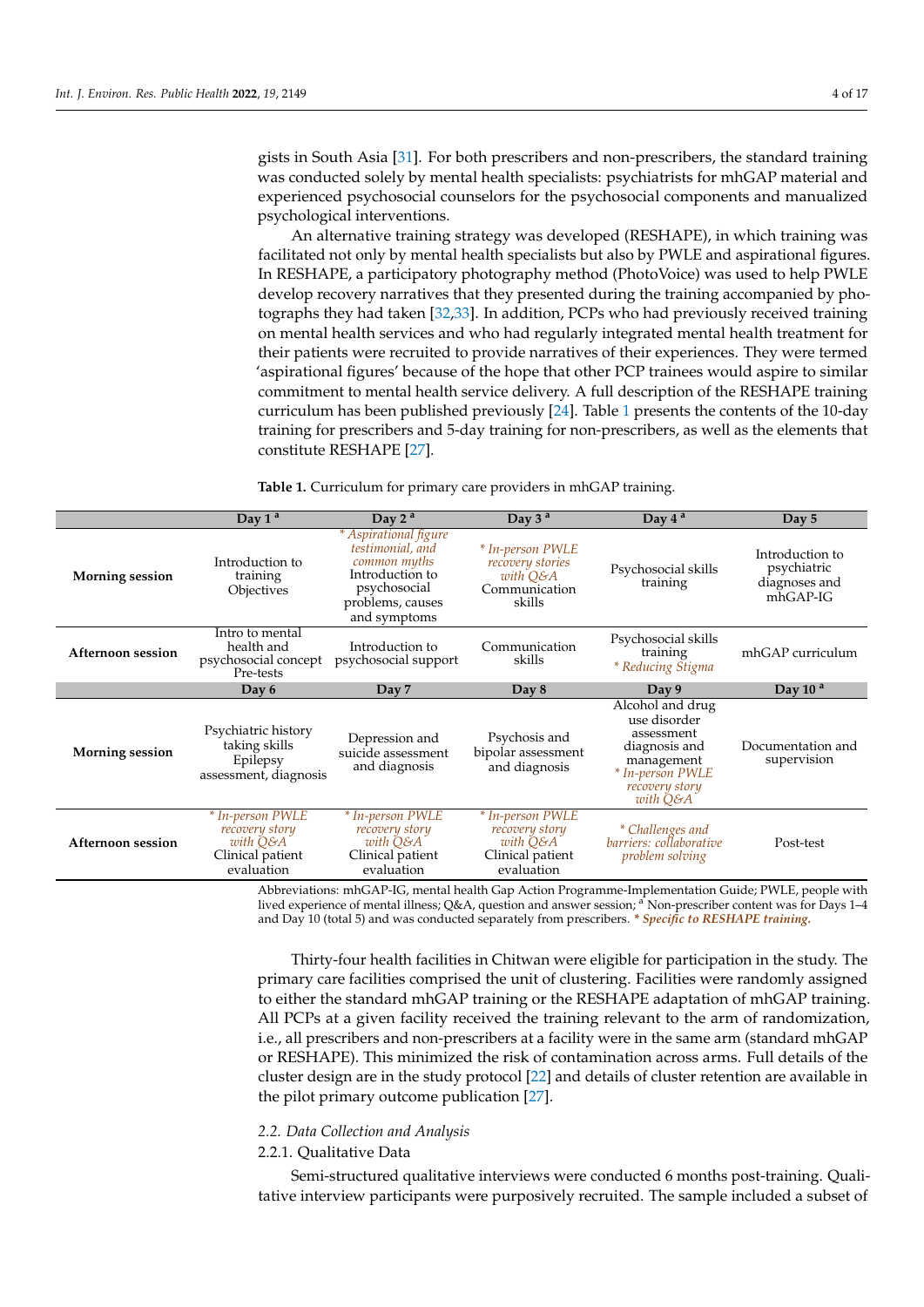PCPs in mhGAP training, PWLE involved as co-facilitators, and caregivers of PWLE of the training. Caregivers attended the PhotoVoice training with PWLE. Having caregiver engagement in training has been linked to more support and greater participation in training for PWLE [\[32\]](#page-17-4). The interview content focused on participants' reflections on the training and their current practices at the health post in regard to treatment for mental illnesses. Interviews were conducted in Nepali and lasted approximately 90 min and were conducted in the same training location each time. Interviews were first transcribed in Nepali and then translated into English. Data analysis followed a thematic approach and was completed using NVivo 11 [\[34\]](#page-17-6). A codebook was developed with each code having its own unique definition and inclusion/exclusion criteria [\[35\]](#page-17-7). Three members of the data analysis team (AB, CL, and DG) coded the interviews. Before starting the coding, these three raters completed an inter-rater reliability (IRR) process. They independently coded transcripts, discussed reasons for coding disagreements, and adjusted code definitions and coding strategies to improve agreement. IRR among the three coders reached 0.79 before formal coding was initiated. In total, the data analysis team went through twenty percent of the total transcripts to develop codes until meaning saturation and agreement amongst coders was reached (i.e., reviewing additional transcripts until in the diversity of code meanings was covered [\[36\]](#page-17-8)). Final coding was completed on all interviews. The first author developed summaries of codes relevant to this manuscript, including attitudes toward psychological treatment and medication, and conducted structured comparisons to identify differences in perceptions and experiences by type of training (standard mhGAP vs. RESHAPE).

#### 2.2.2. Quantitative Data

The health workers participating in mhGAP training in both arms completed assessments of knowledge and attitudes pre-training and at multiple follow-up points as part of a larger suite of quantitative assessments [\[22\]](#page-16-16). Here, we focus on specific questions from the Depression Attitudes Questionnaire (DAQ) [\[37\]](#page-17-9) and the mhGAP Knowledge Assessment adapted for PRIME [\[38\]](#page-17-10). The DAQ comprises twenty statements that measure a practitioner's attitudes towards depression. Specifically, these attitudes can be grouped into four themes: unease with interaction with depressed patients, belief that depressive symptoms are inevitable, acknowledgement and understanding that depression is a clinical disorder, and treatment of depression. The DAQ can be reported as individual item results or as subscale totals [\[39](#page-17-11)[,40\]](#page-17-12). For the purpose of these analyses, a subset of these questions allowed us to evaluate attitudes related to this analysis' objective of attitudes toward psychological vs. pharmacological treatments. Disorder-specific questions about counselling were only asked about depression and alcohol use disorder because these were the two conditions for which a manualized psychological intervention was included. ANOVAs with post-hoc tests were used to compare pre/post scores in continuous outcomes of interest, and chi-squared tests were used to compare changes in the frequency of correct answers or positive attitudes between the first assessment period (pre-training) and a subsequent follow-up (16 months post-training).

#### **3. Results**

#### *3.1. Qualitative Results*

#### 3.1.1. Participants and Overview of Themes

For the qualitative interviews, 45 people participated: 3 non-prescribers and 8 prescribers from standard mhGAP training; and 7 non-prescribers and 11 prescribers from RESHAPE training. In addition, 9 PWLE and 7 of their caregivers participated in the qualitative interviews. No aspirational figures participated.

#### 3.1.2. Attitudes toward Medications and Psychological Treatments Prior to Training

In the qualitative interviews conducted 6 months post-training, participants retrospectively reported that pre-training, they had focused on pharmacological treatment methods for mental illnesses. When asked how to treat patients with mental illness, participants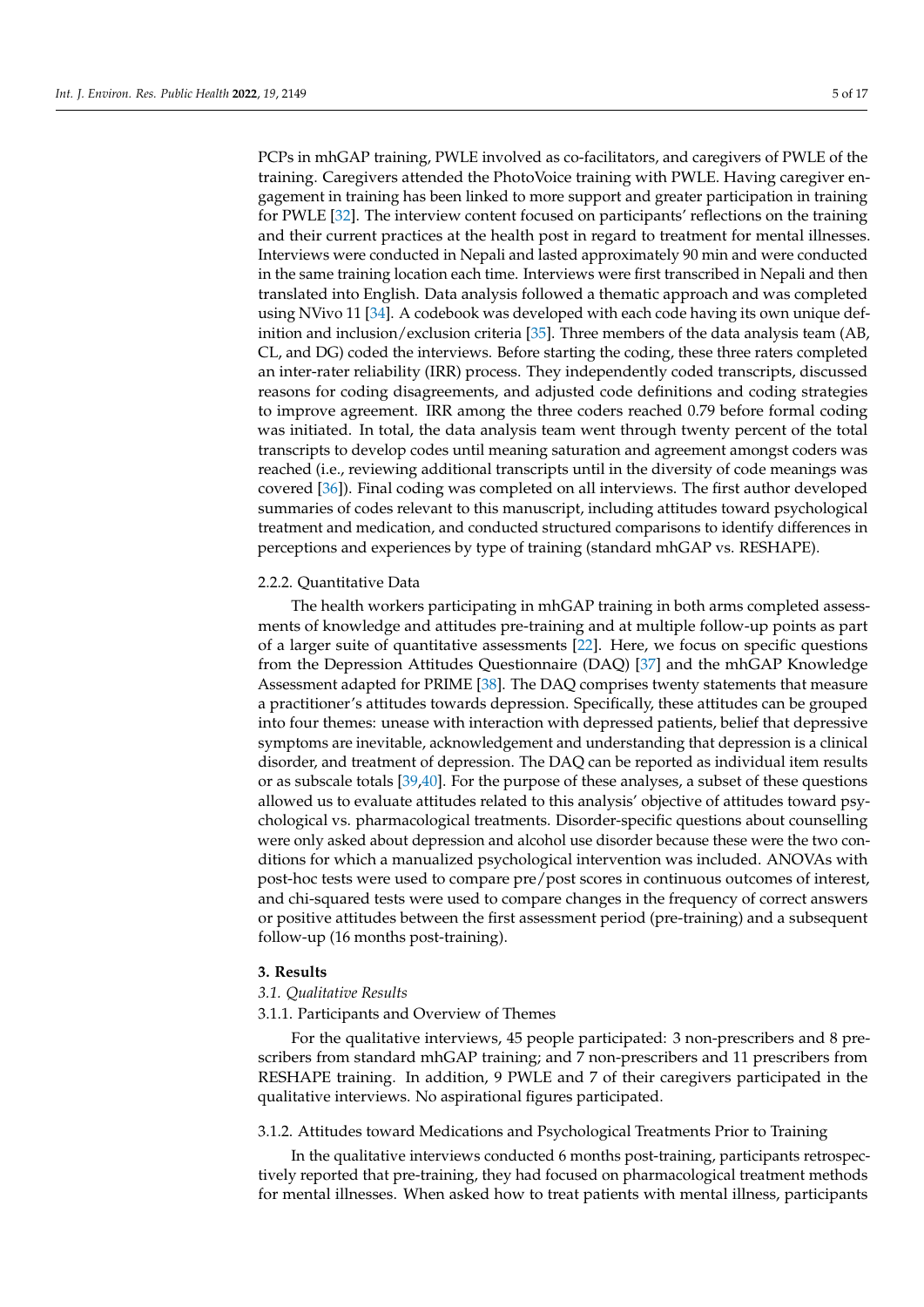described prescribing a variety of medications. Many expressed the sentiment that medications are a way to quickly get patients back to the functioning levels that they had before their mental health problems started. This would then help them be integrated into the community again:

*"When confronted with people who would complain of their mental health problems, we would try to bring awareness by explaining that mental health problems can be treated in a hospital with medication and such. We told the patients that they would be able to get back to their day-to-day activities just like they were before they had mental health problems."—#15, RESHAPE prescriber, Male.*

Findings also reflected the stigma that exists towards people with mental illness, as well as those who treat them. A RESHAPE prescriber expressed, *"I used to be scared of clients with mental health issues. I used to think that maybe they will hit me. I had no idea how to deal with such clients"* (#16, male). Other prescribers and non-prescribers expressed similar views and experiences, most commonly not wanting to talk to a patient with mental illness for a long period of time and fear of violent behavior from the patient.

PCPs said that medications somewhat overcame this stigma because the act of prescribing medications for mental illness was consistent with care for physical illnesses. Thus, patients with mental illnesses were not singled out by getting a different form of care. Moreover, because the medications were delivered by PCPs—as opposed to psychiatrists—health workers thought that patients would not feel as stigmatized:

*"If a doctor prescribes those medicines, they stigmatize them as a 'mad man's doctor' (*Nepali: paagal ko daktar*). But they don't say that to us because we have also dealt with patients with tuberculosis, leprosy, and malaria. We deal with all these patients here and give medications for all these problems, and along with these, we have also started giving medicines for mental illness, and it's been much easier for us."—#18, RESHAPE prescriber, Male.*

From the perspective of patients interviewed, taking psychiatric medications is stigmatizing, but taking medications is easier to hide than seeking other types of treatment. For example, a patient could furtively take the medication without family members knowing about it. Prior to the training, family members also had a preference for medication because they could surreptitiously give it to the patient (e.g., mixed in their food) without the patient's consent or knowledge. In our study, prior to the training, one PWLE with depression was unaware that she was on psychiatric medications because her family would erase the name of the drug on the package before giving it to her. This finding points to the notion that psychotropic medications are not free from stigma. The stigmatization of psychiatric medication was raised by multiple PCPs:

*"Mental health stigma should be reduced. High class people don't want others to know that they are mentally ill. They simply say that they have been cursed by some supernatural power. When they get cured by traditional healers, they feel as if god has cured them. But, if they take medicines from a health post, people look down upon them and say they had a mental disease and needed medicines to be cured. When we give them these medicines, they think that they are cured by medicines for crazy people."—#49, RESHAPE prescriber, Male.*

A few providers said that before the training, they believed that mental illnesses were untreatable. Additionally, some health workers acknowledged that they held some stigma towards people with mental illnesses and reported that they dealt with this by quickly getting the patient out of the clinic by writing them a prescription. Hurriedly writing a prescription reduces the time the clinician spends with the patient, and the patient will typically leave satisfied by having a medication.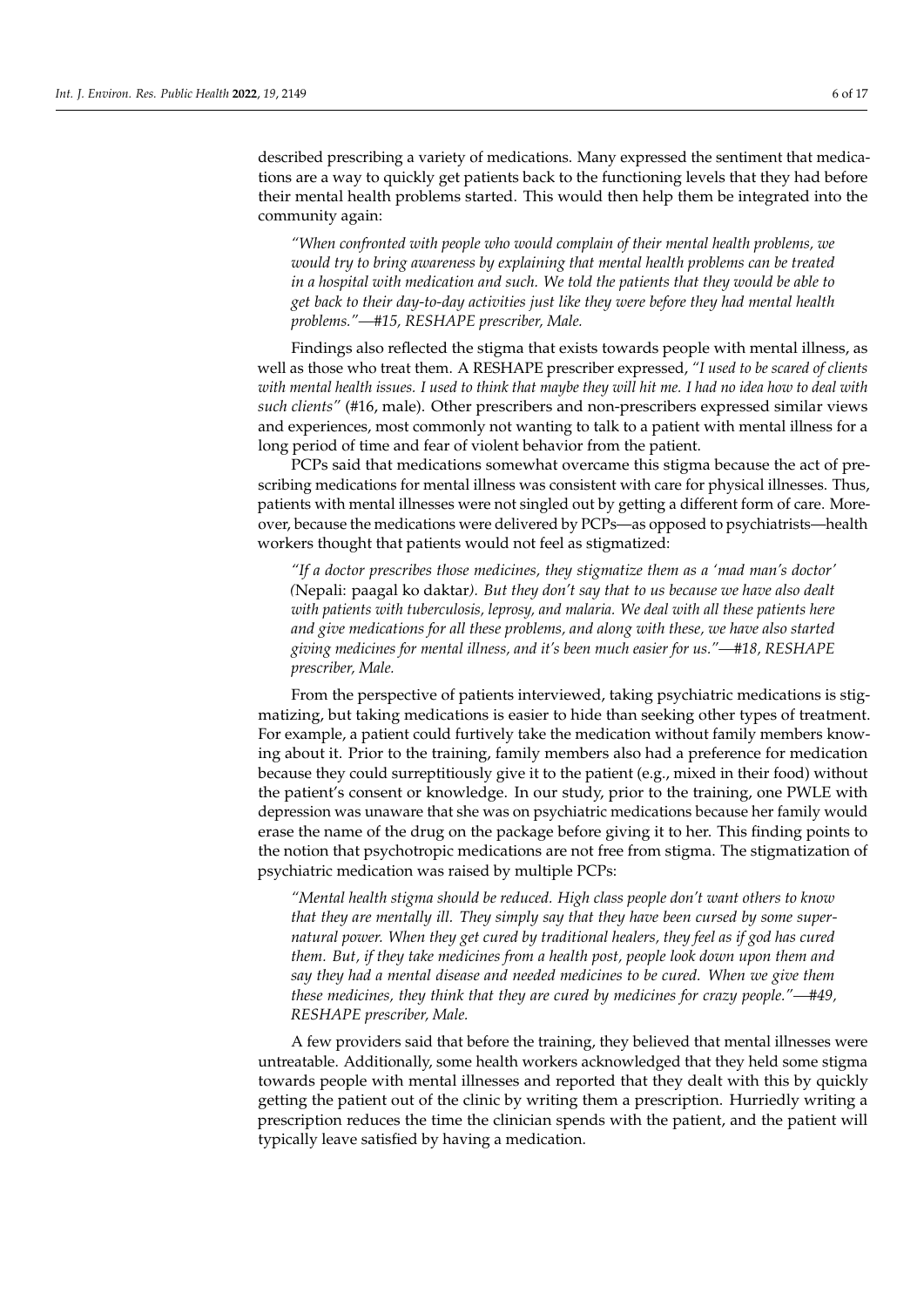PCPs also often focused on treating physical symptoms rather than psychological ones. A RESHAPE prescriber described:

> "Firstly, clients with mental issues used to come to us with physical problems such as headaches or fatigue or similar body issues. If a client came in with a headache, we simply prescribed cetamol (acetaminophen) and let them be on their way. We did not dig deeper *into their problem."*—#16, RESHAPE, prescriber, Female.  $\mathbf{r}_t$  reduces the time the time the patient with the patient will the patient will be patient will be patient will be patient with the patient will be patient with the patient will be patient with the patient will be

In some cases, the PCPs reported that prior to training, they typically gave out nonpsychiatric medication even if psychiatric symptoms were identified:  $\overline{A}$  Res

*"Sometimes the patients need psychiatric medicine, but they [health care workers] give "Firstly, clients with mental issues used to come to us with physical problems such as*  out other medicines because these kinds of [physical] complaints also came from the clients. As I said earlier, the major learning I received is that now I can identify mental diseases like anxiety or depression, which earlier I would ignore just by giving some headache medicines."—#14, RESHAPE prescriber, Male.  $\frac{1}{2}$  medication even if  $\frac{1}{2}$  processes;  $\frac{1}{2}$  medication  $\frac{1}{2}$ 

3.1.3. Attitudes toward Medications and Psychological Treatment after Training *other medicines because these kinds of [physical] complaints also came from the clients. As I* 

When asked how the mental health training changed their attitudes, the PCPs described a number of issues. From the qualitative interviews, the knowledge gained in training was associated with more confidence in their ability to diagnose and treat mental health disorders: 3.1.3. Attitudes Toward Medications and Psychological Treatment after Training

"Interviewer: Now, after the training, what aspects of mental health services are you *confident in providing?"* The scribe is a number of issues. From the confident in providing?"

<sup>1</sup><br>Respondent: After taking the mental health service help, if a client comes, I can differ<sup>-</sup> entiate between depression, psychosis, epilepsy, and alcohol withdrawal. Likewise, I can *follow up with counseling. They say that for those with mental health issues, counseling in providing?"*  can help solve half of their problems."—#16, RESHAPE prescriber, Female. vondent: After i

The fact that the training was offered to both prescribers and non-prescribers fostered cooperation between the two groups, and almost all participants expressed that it helped streamline the new focus in treatment methods. For example, a RESHAPE prescriber explained: **computer** that it helped the two groups, and almost all participants expressed that it helped *with counseling. They say that for those with mental health issues, counseling can help solve*  streamline the new focus in treatment methods. For example, a RESHAPE preserve ex-

*"Both prescribers and non-prescribers are playing good roles. After we see a patient, we* plained: send the patient to the non-prescriber for counseling . . . When the patient comes for *follow up visits, we can decide whether the patient needs medicines or only counseling. the patient to the non-prescriber for counseling… When the patient comes for follow up visits,*  First, we send them for counseling, and after counseling only, we decide whether the *medicines are required or not."—#18, RESHAPE, prescriber, Male. not."—#18, RESHAPE, prescriber, Male.*   $f''$  for counseling, and after counseling only, we define a medicine  $f''$ , where  $f''$  are required or  $f$  and  $f$ .

Within the psychosocial training components, mental health and illness were framed Within the psychosocial training components, mental health and illness were framed with the local psychological concept of the heart-mind (Nepali: *man,* मन), which is the organ of memory and emotion. Psychological distress in the heart-mind is seen as commonplace,  $\frac{1}{2}$  is the higher stigmatized. By further understanding this term, participants thus not highly stigmatized. By further understanding this term, participants came to highly stigmatized. By further understanding this term, participants came to recognize the necessity of talking to patients with mental illnesses by listening to their stories so that the healthcare worker can get to the root of the patient's problem, as reported *"Before, when such patients with problems related to heart-mind used to come, we used to*  by both prescribers and non-prescribers:

*also provide them counseling so it has been very easy"—#12 RESHAPE prescriber, Male. "Before, when such patients with problems related to heart-mind used to come, we used to refer them directly, but now we look after the patients. We prescribe medicine to them, and we also provide them counseling so it has been very easy"—#12 RESHAPE prescriber, Male.*

*refer them directly, but now we look after the patients. We prescribe medicine to them, and we* 

*"In the case of heart-mind problems, I think counseling is very helpful. However, as cases differ, the use of medicine might also be required. I feel that the counseling is really important as through psychosocial counseling, we can reach the heart-mind of that person and know things, which might in turn be helpful in curing them"—#1, RESHAPE non-prescriber, Female.*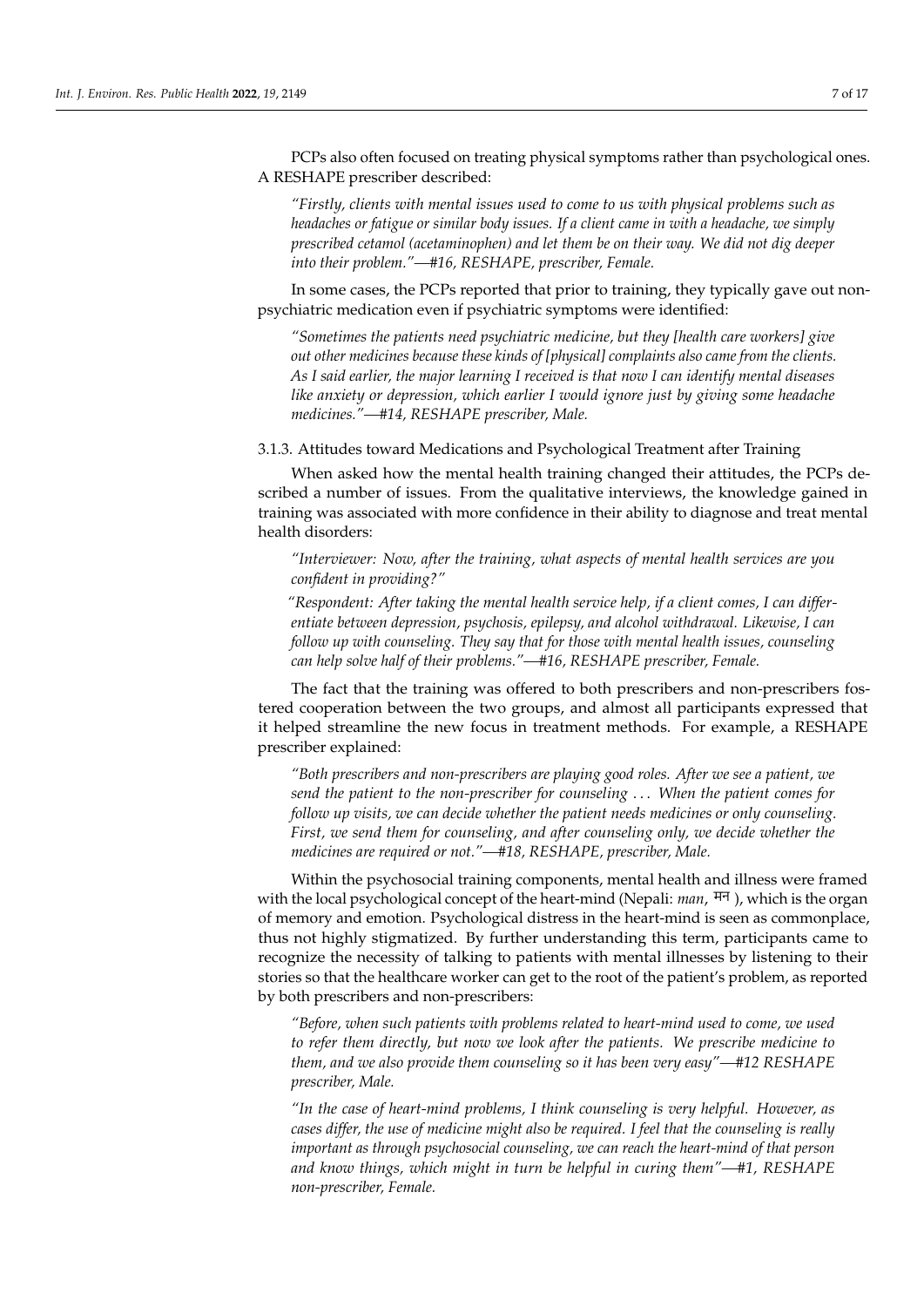The RESHAPE component of training was woven into the psychosocial and mhGAP components. Participants described that the addition of PWLEs as co-facilitators in the training humanized people with mental health disorders for them. Being able to hear the stories from PWLEs, see pictures of their day-to-day lives, and openly interact with them allowed the participants to have a tangible recovery story to refer back to and think about. The in-person PWLE recovery testimonials mentioned counseling as something that helped their recovery, which may have added to the PCPs' changed perception that counseling is a valid way to treat mental illness. Counseling and listening were mentioned in a positive manner by trainee participants from both study arms:

*"We had no idea about the counseling before. We used to ask them a few questions and then referred them to doctors or give them suggestion to meet them. But now, we try to understand their problems. Counseling is also as important as medication. If both the counseling and medication is provided to the patient, then it will help them to recover soon. There will be changes in their lives."—#34. RESHAPE prescriber.*

In addition to PWLEs, the RESHAPE training included aspirational figures as cofacilitators. These aspirational figures were previously trained healthcare workers who successfully treated people living with mental illness. These figures were selected by supervisors as good role models for current trainees.

*"I: What benefits do you think there were because of [aspirational figures'] involvement in the training?"*

*"R: I mentioned about it before too. It helped us in part of counseling too. When we listened to what the health workers said, it made us feel that we can help [people with mental illness] for their treatment in our health post too. We can help them achieve the life they had before having this illness. It motivated us."—#2, RESHAPE non-prescriber, Female.*

#### 3.1.4. Structural Factors

Participants mentioned structural challenges in implementing mental health services. The three main structural factors that affected provision of mental health services were supply of medications at the health facility, lack of human resources, and inadequate infrastructure. Through the PRIME program, medications have been made free, yet they were not always in stock at the health facility. Providers mentioned that this was an issue they encountered at all time points and said that there were times when they knew they should give a certain medication to a patient, but it was unavailable at their health facility.

Table [2](#page-10-0) shows how PCPs endorsed subthemes related to attitudes before and after training, presented in order of descending frequency. In regards to retrospective reflections on pre-training attitudes, stigma was the most endorsed subtheme; in reports of posttraining attitudes, support for counseling was the most commonly endorsed subtheme. There were no identified differences between the training arms or between non-prescribers and prescribers. Figure [1](#page-11-0) illustrates the changes from pre- to post-training attitudes, the possible mechanisms of change, and the relationship to underlying structural factors.

#### *3.2. Quantitative Results*

A total of 205 PCPs took part in the quantitative assessments: 110 prescribers and 95 non-prescribers. Demographic details of participants at baseline are provided in Table [3.](#page-11-1)

ANOVA testing was used to compare changes over time in attitudes towards depression. Among standard mhGAP trainees, there were significant differences between baseline and the 16 month follow-up on three out of four Depression Attitudes Questionnaire (DAQ) questions: standard mhGAP DAQ #1 "Depression can improve without medication" (*F* = 8.68, *p* < *0*.001); DAQ #12 "Antidepressants work in primary care" (*F* = 1.87, *p* = *0*.049)); and DAQ #13 "Psychotherapy is deliverable by non-specialists" ( $F = 4.78$ ,  $p = 0.003$ ), see Figure [2](#page-12-0) and Supplemental Table S1. However, there was no significant difference found on DAQ #11 "Depression is treatable by primary care workers" (*F* = 2.17, *p* = *0*.092). For the RESHAPE study arm, we found significant increased endorsement across all four questions: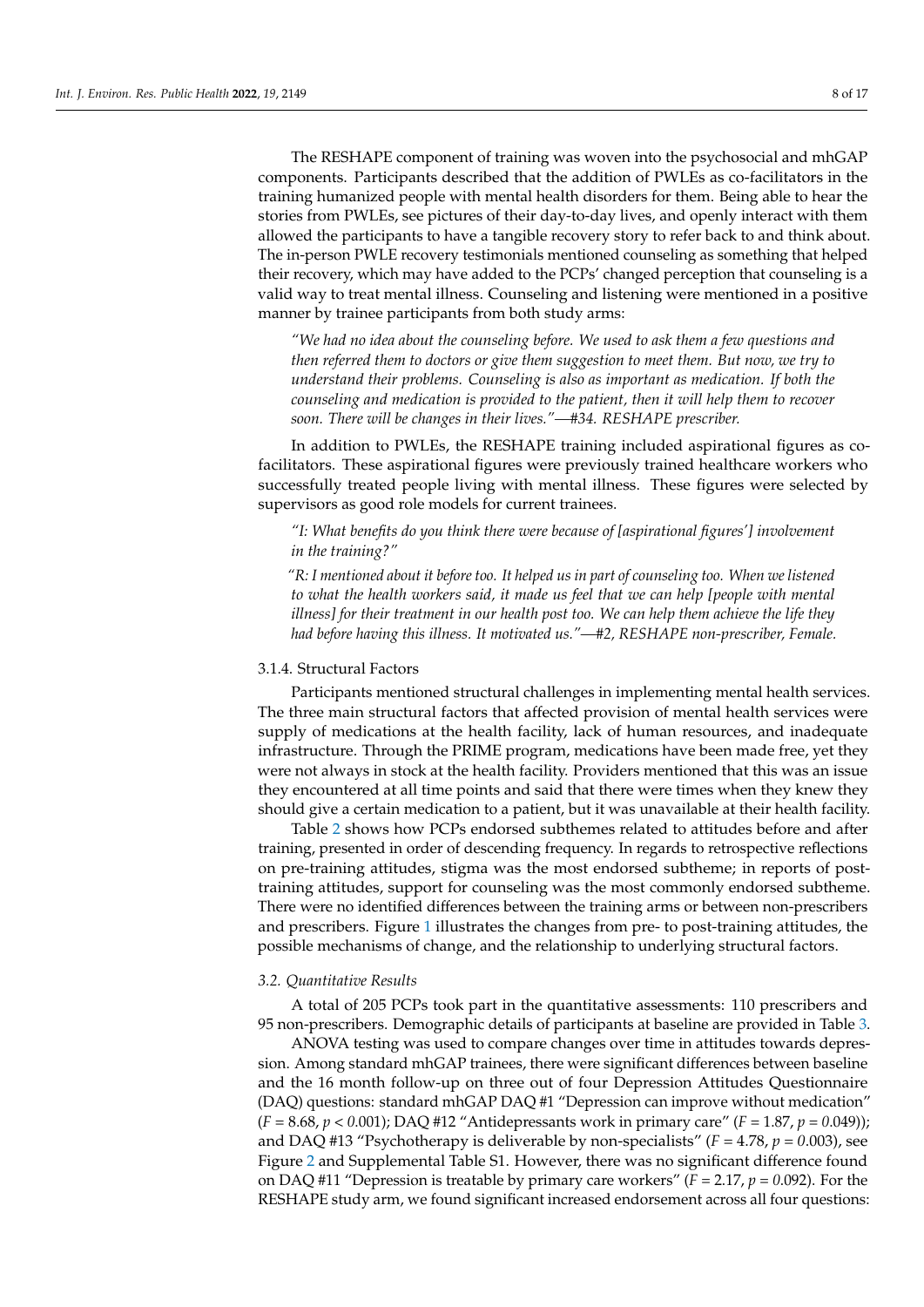DAQ #1 (*F* = 9.83, *p* < *0*.001), DAQ #11 (*F* = 4.40, *p* = *0*.005), DAQ #12 (*F* = 9.04, *p* < *0*.001), and DAQ #13 (*F* = 11.64, *p* < *0*.001).

<span id="page-10-0"></span>

| <b>Table 2.</b> Endorsement of subthemes by primary care providers in RESHAPE arm. |  |  |
|------------------------------------------------------------------------------------|--|--|
|                                                                                    |  |  |

| <b>Theme</b>                                | Sub-Theme*                                                                                                                                  | Description                                                                                                                                                                                                                                                              |  |  |
|---------------------------------------------|---------------------------------------------------------------------------------------------------------------------------------------------|--------------------------------------------------------------------------------------------------------------------------------------------------------------------------------------------------------------------------------------------------------------------------|--|--|
|                                             | (1) Stigma towards MH medications                                                                                                           | Stigma exists towards those who take and those who<br>prescribe medications for mental illnesses                                                                                                                                                                         |  |  |
| PCPs' reported attitudes<br>prior to mental | (2) Focus on physical symptoms and<br>treatment of those                                                                                    | PCPs focused on treating somatic symptoms rather than<br>the underlying psychological ones and thus prescribed<br>medications to treat the physical symptoms                                                                                                             |  |  |
| health training                             | (3) Easy, cheap, and quick mode<br>of treatment                                                                                             | Medications are perceived by healthcare workers to be<br>easy to prescribe and a cost-effective method of treatment                                                                                                                                                      |  |  |
|                                             | (4) Medications are the quick way<br>back to normal                                                                                         | Perception that medications equate to a quick and easy<br>way to get a MH patient back to doing daily activities                                                                                                                                                         |  |  |
|                                             | (1) Endorsement of counseling                                                                                                               | Healthcare workers became aware of the technique of<br>counseling and endorsed the efficacy of counseling as a<br>treatment for MH patients                                                                                                                              |  |  |
|                                             | (2) Listen and spend time with<br>patients to understand their problems                                                                     | Participants expressed the necessity to listen to patients to<br>understand the root of the symptoms that brought he/she<br>to the health post                                                                                                                           |  |  |
| PCP's reported learning<br>after training   | (3) Increased knowledge of<br>mental illness                                                                                                | Through the training, PCPs expressed that their<br>knowledge about MH disorders relevant to their<br>geographic area had increased                                                                                                                                       |  |  |
|                                             | (4) Increased cooperation between<br>prescribers and non-prescribers<br>streamlined services                                                | With the training, there has been an increase in the<br>cooperation between the prescribers and non-prescribers<br>helping serve the patients better. Non-prescribers perform<br>counseling and can spend time with patients, then<br>prescribers provide prescriptions. |  |  |
| Attributions for changes in                 | (1) Psychosocial content                                                                                                                    | Techniques for how to interact with people with<br>MH disorders                                                                                                                                                                                                          |  |  |
| knowledge and attitudes                     | (2) mhGAP content                                                                                                                           | General knowledge of mental health disorders                                                                                                                                                                                                                             |  |  |
|                                             | (3) RESHAPE content                                                                                                                         | Addition of in-person PWLEs' testimonials                                                                                                                                                                                                                                |  |  |
|                                             | $*$ C. 1. the case of $\sim$<br>. no di San Louid Lan In Cildiana.<br>a din a far an co-an in constitution. John - Alshamaictic on AATT - a |                                                                                                                                                                                                                                                                          |  |  |

Subthemes are presented in order of descending frequency in qualitative data. Abbreviations: MH, mental health; mhGAP, mental health Gap Action Programme; PCP, primary care provider; PWLE, people with lived experience of mental illness; RESHAPE, Reducing Stigma among HealthcAre ProvidErs.

Chi-squared analyses were used to compare changes in frequency of endorsement of mhGAP knowledge items from pre-training to 16 month follow-up. The item "Antidepressants should only be given after psychosocial treatment" did not show statistically significant changes for either standard mhGAP ( $\chi^2$  = 2.48,  $p$  = 0.480), ( $\chi^2$  = 5.49,  $p$  = 0.139) or RESHAPE trainees ( $\chi^2$  = [3](#page-12-1).33,  $p$  = 0.344), ( $\chi^2$  = 1.37,  $p$  = 0.714), see Figure 3 and Supplemental Table S2. However, endorsement of "Providing counseling to people who have alcohol problems is effective" increased significantly for both standard mhGAP ( $\chi^2$  = 10.01,  $p = 0.019$ ) and RESHAPE trainees ( $\chi^2$  = 26.201*, p* < 0.001). Among standard mhGAP trainees, "All people with depression should be treated by antidepressants" did not show statistically significant changes ( $\chi^2$  = 7.04,  $p$  = 0.071), but it did for RESHAPE trainees ( $\chi^2$  = 17.62,  $p < 0.001$ ).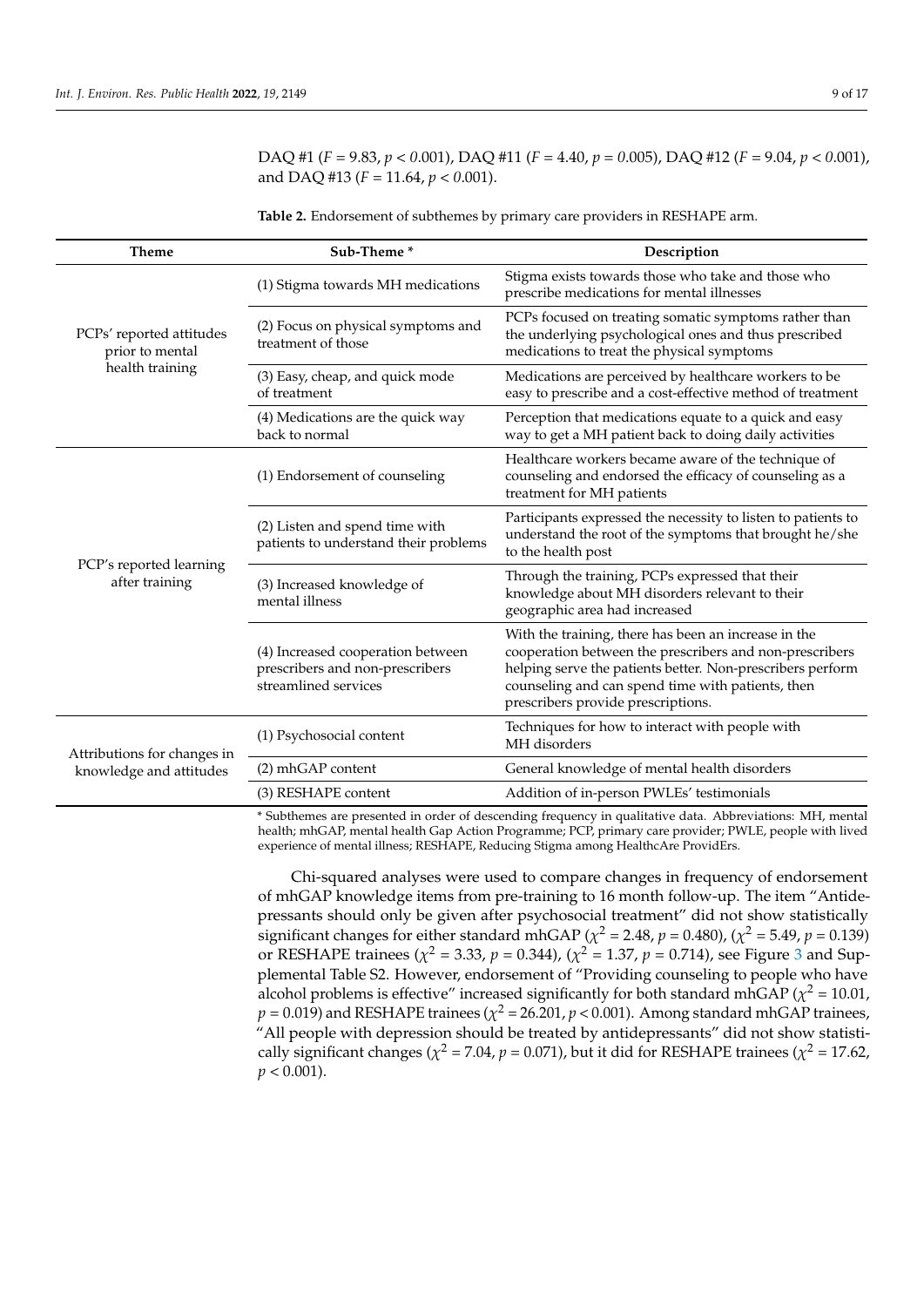<span id="page-11-0"></span>

\*not all participants received the service user interaction component

Figure 1. Overview of key components of training and underlying structural factors. Abbreviations: MH, mental health; mhGAP, mental health Gap Action Programme; RESHAPE, Reducing Stigma among HealthcAre ProvidErs.

<span id="page-11-1"></span>**Table 3.** Baseline demographics of primary care providers in the study.

| <b>Baseline Demographics</b>             | N(%          |  |
|------------------------------------------|--------------|--|
| Gender                                   |              |  |
| Female                                   | $96(46.8\%)$ |  |
| Male                                     | 109 (53.2%)  |  |
| Age                                      |              |  |
| $21-29$ years                            | 74 (36.1%)   |  |
| 30-39 years                              | 56 (27.3%)   |  |
| $40 - 49$ years                          | 52 (25.4%)   |  |
| $50+ years$                              | 23 (11.2%)   |  |
| Caste/Ethnicity                          |              |  |
| High caste groups                        | 144 (70.2%)  |  |
| Lower caste groups and ethnic minorities | $61(29.8\%)$ |  |
| Type of primary care provider            |              |  |
| Non-prescriber <sup>A</sup>              | $95(46.3\%)$ |  |
| Prescriber <sup>B</sup>                  | 110 (53.7%)  |  |
| Years working in healthcare services C   |              |  |
| <1 year                                  | $10(4.9\%)$  |  |
| $1-5$ years                              | $62(30.2\%)$ |  |
| $6-10$ years                             | 25 (12.2%)   |  |
| $>10$ years                              | 107 (52.2%)  |  |

 $\overline{A}$  Primary care provider without prescribing rights, e.g., auxiliary nurse midwife.  $B$  Primary care provider with prescribing rights, e.g., health assistant. <sup>C</sup> Missing data on one participant.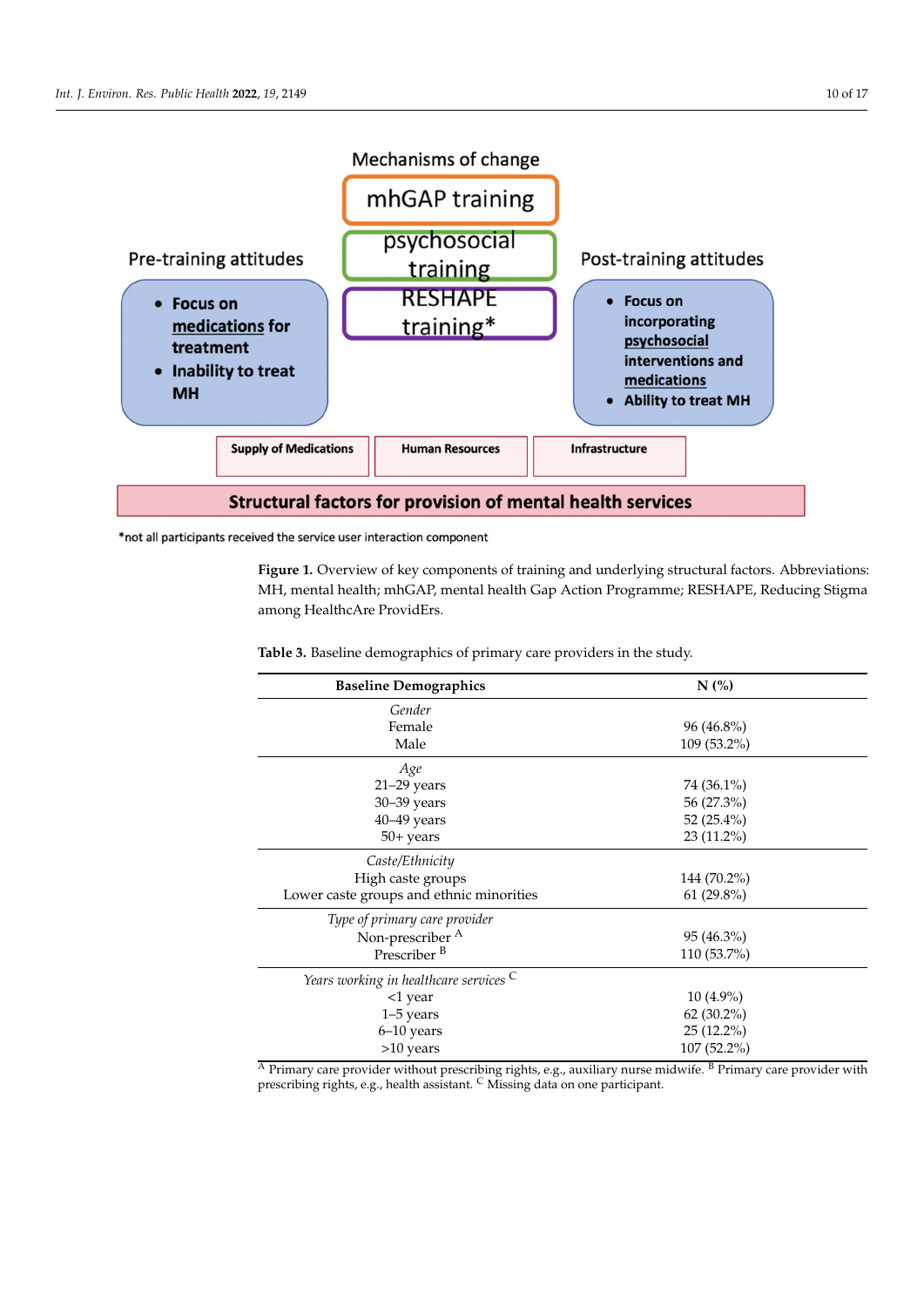<span id="page-12-0"></span>

statistically significant changes (*χ*2 = 7.04, *p* = 0.071), but it did for RESHAPE trainees (*χ*2 =

**Figure 2.** Changes between pre-training and 16 month follow-up among PCPs on specific questions **Figure 2.** Changes between pre-training and 16 month follow-up among PCPs on specific questions pertaining to treatment of depression from the Depression Attitudes Questionnaire (DAQ).  $* p < 0.01$ , \*\*  $p < 0.001$ ; Abbreviations: mhGAP, mental health Gap Action Programme; PCP, primary care provider; RESHAPE, Reducing Stigma among HealthcAre ProvidErs. provider; RESHAPE, Reducing Stigma among HealthcAre ProvidErs. provider; RESHAPE, Reducing Stigma among HealthcAre ProvidErs. pertaining to treatment of depression from the Depression Attitudes Questionnaire (DAQ). \* *p* <

<span id="page-12-1"></span>

**Figure 3.** Changes between pre-training and 16 month follow-up among PCPs on specific questions pertaining to medication and counseling from the PRIME mhGAP knowledge test. Abbreviations: mhGAP, mental health Gap Action Programme; PCP, primary care provider; PRIME, Program for Improving Mental Health Care; RESHAPE, Reducing Stigma among HealthcAre ProvidErs. \*\*  $p < 0.001$ .

#### **4. Discussion**

In qualitative interviews six-months after mental health training, PCPs described a shift in their perceptions about pharmacological and psychological treatments for mental illnesses. These shifts were described by non-prescribers and prescribers in both study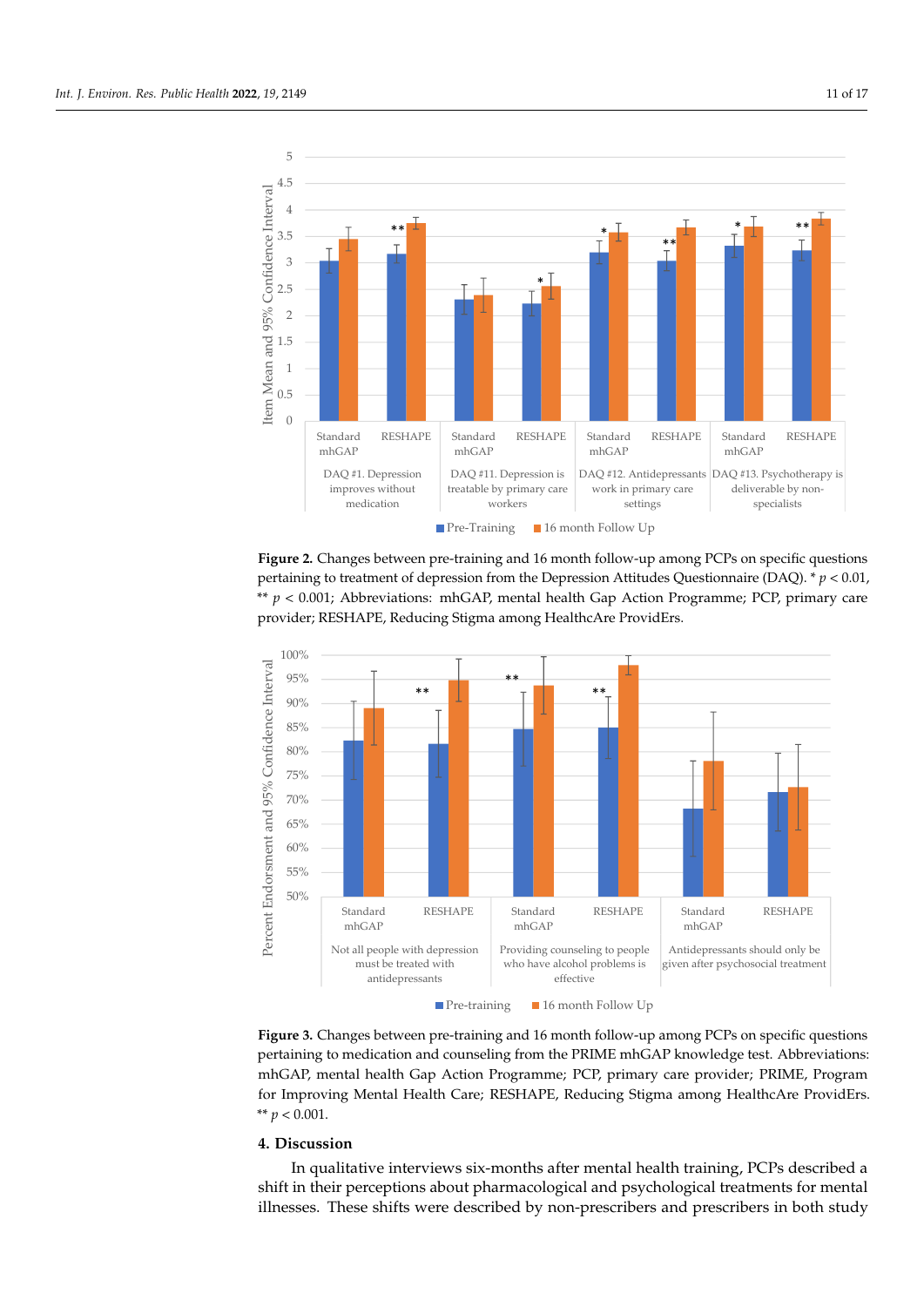arms. When reflecting on their attitudes and behaviors before the training, PCPs in both arms stated they were more willing and likely to treat people with mental illnesses using medications. Many of the stigmatizing attitudes that characterized PCP attitudes prior to training are comparable to perspectives of PCPs around the world, as recently demonstrated in qualitative research in seven countries representing both HIC and LMIC settings, with the latter including Lebanon, Tunisia, India, and Nepal [\[41\]](#page-17-13).

After the training, there was increased support for and endorsement of the effectiveness of counseling as a treatment for mental illnesses. Additionally, both prescribers and non-prescribers expressed that they felt more comfortable talking to mental health patients and asking questions about symptoms of mental illnesses. For non-prescribers, they felt empowered by gaining knowledge to directly help patients with mental illnesses rather than only referring such patients to prescribers as they had done in the past. For evidence-based psychological treatments to be successful in LMIC settings, it is necessary to have buy-in from all levels of healthcare providers, along with recognizing the value of the treatment [\[42\]](#page-17-14). Thus, it is a positive sign that the non-prescribers have found the role of counseling patients with mental illnesses as one they can fulfill. However, in other LMIC settings, some psychosocial counselors have not felt comfortable presenting psychological treatments and have often reframed them in a biomedical and psychiatric lens [\[43\]](#page-17-15).

There was not a clear difference between standard mhGAP trainees (who received mhGAP and psychosocial training components) and RESHAPE trainees (who received an additional stigma-reduction component involving PWLEs and aspirational figures) in regard to their qualitative endorsement of counseling based on interviews held 6 months post-training. This may be because of the training modality included 5 days of psychosocial support training alongside 5 days of mhGAP. There may have been additional benefit from the training arm in which PWLEs provided recovery stories and co-facilitated sections of the training. Specifically, recovery stories showed that counseling is a viable treatment option. Another qualitative analysis attached to the RESHAPE study corroborates the benefit of PWLEs' recovery stories as a method to reduce stigma [\[44\]](#page-17-16). The same study points out the need to reduce self-stigma and the lack of PWLE involvement within governmental initiatives.

There were differences between training arms in quantitative assessments of stigma towards people with mental illness, as well as questions asking if mental illness can be treated without medications in a primary care setting. Specifically, RESHAPE participants showed a significant increase in endorsing that depression is treatable by primary care workers and that depression does not need to always be treated with antidepressants. Similar attitudinal and knowledge shifts in relation to the psychosocial context of depression have been found in Nigeria [\[5\]](#page-16-2). In Tunisia, similar shifts were seen in primary care physicians being more comfortable engaging with potential mental health patients, along with an increased knowledge of alternative treatments beyond pharmacology for mental illnesses [\[9\]](#page-16-5).

It is just as important to consider how PWLEs think about perspectives of mental health treatments for mental illness. In our study, both PWLEs and PCPs sometimes felt that it was less stigmatizing to take psychotropic medications than engage in counseling. This sentiment is echoed in HICs as well: in the United States, it was found that stigma affected the acceptability of treatment modalities for depression among Hispanic and African American populations, with herbal remedies being the least stigmatizing compared to prescription medication or counseling [\[45\]](#page-17-17). In Nepal, other research has suggested that people experiencing mental illness are more likely to pursue traditional healing as the first line of care, which may be due to less stigma with traditional healers and also the lack of a formal distinction between physical and psychological distress when seeing these healers [\[7,](#page-16-4)[18](#page-16-14)[–21](#page-16-15)[,46\]](#page-17-18).

There may also be hesitation from PWLEs to seek counseling until a trustworthy bond is made with the counselor [\[47\]](#page-17-19). However, in prior studies of counseling in Nepal, 91% of patients were satisfied with the counseling services offered, and 73% felt that it effectively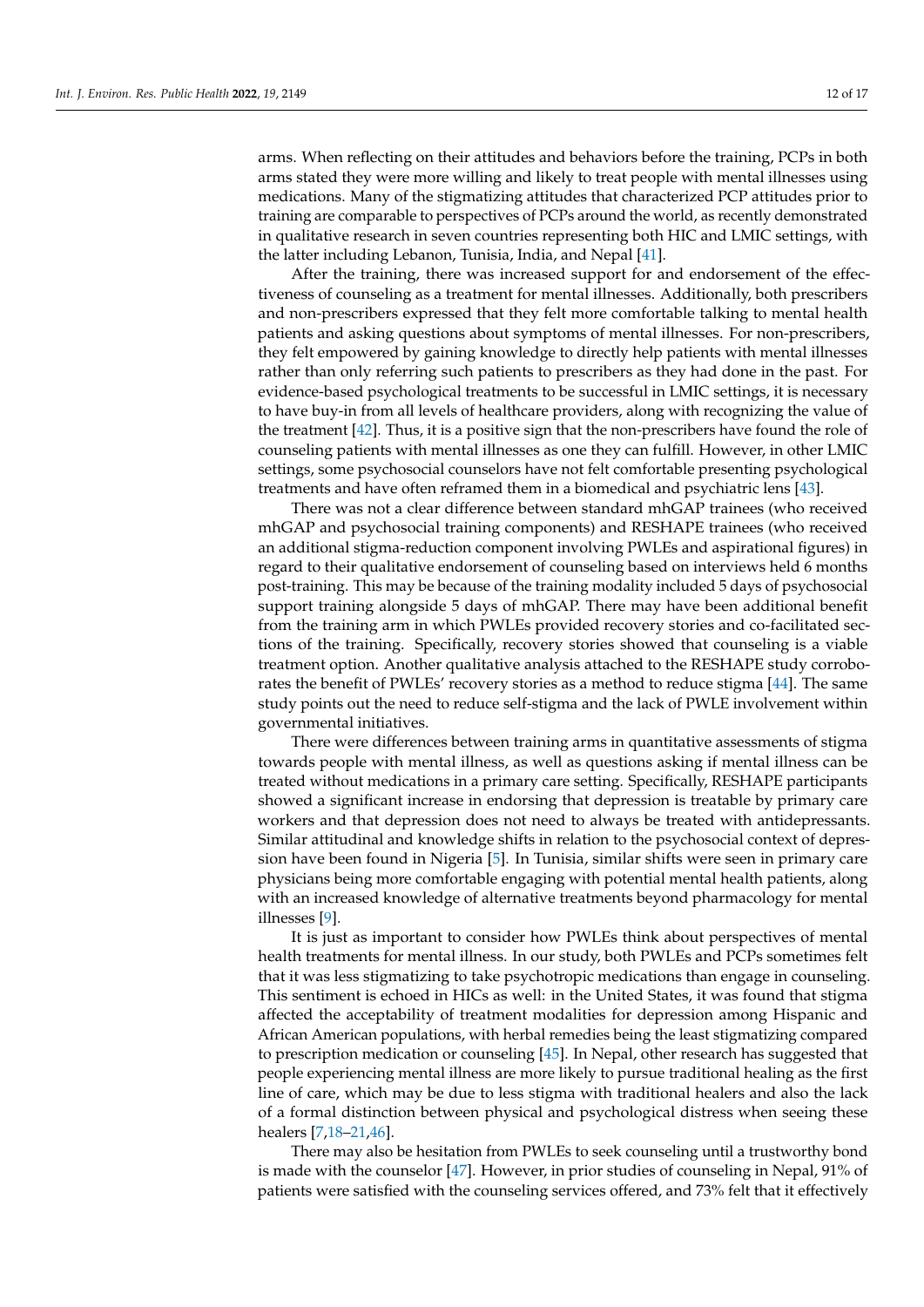addressed most of their needs [\[47\]](#page-17-19). Other components of the PRIME study in Nepal demonstrated that referral to a community psychosocial counselor has the added benefit for depression, compared to treatment predominantly entailing medication from PCPs [\[31\]](#page-17-3). In-person testimonials from PWLEs in RESHAPE may encourage PCPs to listen to and spend more time with their patients to build rapport. Notably, the personal testimonials appear to only be effective in changing attitudes across different types of mental illnesses when performed in-person; in an RCT performed in Nepal with video-taped testimonials from PWLEs, there were mixed results, with stigma worsening for video testimonials of people living with psychosis [\[48\]](#page-17-20).

Structural barriers such as lack of counseling rooms (alluding to the fact that confidentiality may not be assured), staff turnover leading to difficulty in maintaining trustworthy bonds, and work burden of PCPs may hinder PWLE and health workers' attitudes towards psychological treatments. Therefore, efforts are also needed to mitigate structural stigma [\[49\]](#page-17-21).

One of the potential challenges in promoting psychological mental health services is how these become mapped onto existing health system cadres. For example, in Nepal, there is the existing division of prescribers and non-prescribers in primary care. Because of time availability for service delivery, it was found to be more feasible to train nonprescribers in the manualized psychological interventions. Although we piloted training prescribers on motivational enhancement therapy, they did not have adequate time to participate in training and to deliver the therapy in routine care. Therefore, by the fact that non-prescribers have a lower level of training and status in the health system, only having non-prescribers performing manualized psychological interventions may implicitly send a message that these are lower forms of care compared to medication. However, a positive outcome of the qualitative findings in the current study was that both prescribers and non-prescribers described more collaboration as a result of the training. This was one of the key themes raised by many of the PCPs, which suggests that the training encourages a collaborative approach to psychological services including encouragement for counselling from prescribers. Another positive factor is that WHO has developed brief training in foundational skills and associated competency evaluations that can be used with health workers and others even if they do not complete full manualized intervention training [\[50](#page-17-22)[,51\]](#page-17-23).

There are a number of limitations to our study. We do not know if the attitudinal shifts described in interviews and surveys are borne out in PCPs' behavior. We are unable to pinpoint exactly what element of the training is the most impactful in making this shift in attitudes. Because interviews were all completed following the training, it may be hard for the participants to remember exact aspects of the training or articulate how those aspects affected their attitudes and behaviors. The scales also used to measure these changes were not all adapted for our setting. Interviews were all conducted by TPO Nepal staff members, so some of the answers may be biased by presumed social desirability of endorsing psychological services. Another limitation was the lack of qualitative information from aspirational figures, which would have been helpful to gain their perspective on what influenced PCPs' attitudes toward psychological care. Questions about counseling and attitudes were only asked about depression and alcohol use disorder, due to psychological interventions only being taught for depression and alcohol use disorder. Ideally a prospective study would capture both attitudes and changes in clinical behaviors over time. A prospective study would also have allowed for observations of the type of treatment used for mental health patients to be analyzed. Further studies can incorporate counseling and attitude questions for other mental illnesses.

Subsequent steps in the research area will be to explore how attitudes are associated with observer evaluations of clinical skills [\[52,](#page-18-0)[53\]](#page-18-1). We must also examine how providers use medications and counseling techniques post-training in primary care settings for mental health services. It would be of interest to formally study what the patients' preferences are between pharmacological and psychological treatments in LMIC settings.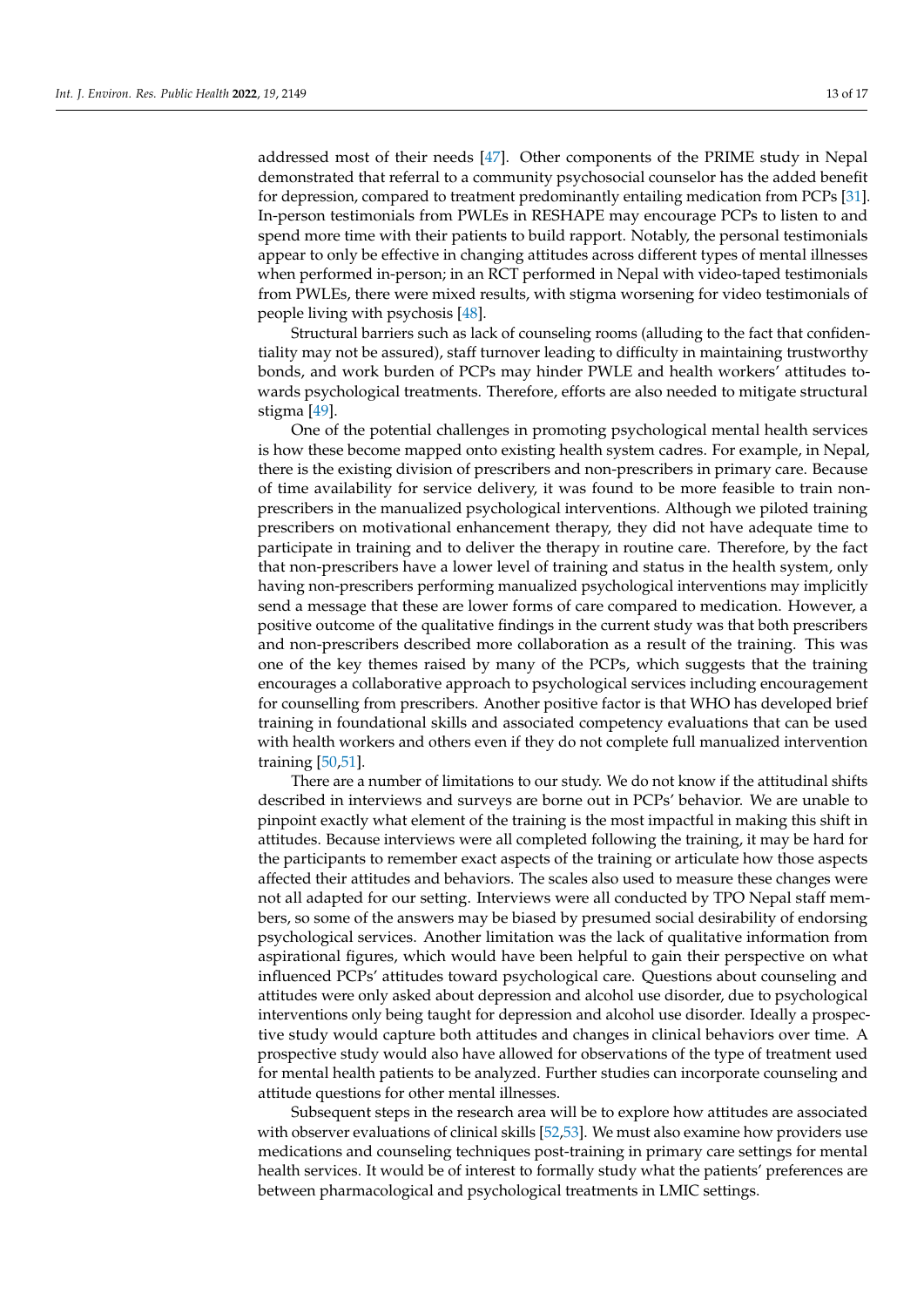#### **5. Conclusions**

These findings suggest that including psychological treatment knowledge and skills and integrating stigma-reduction components into the mhGAP training package may be useful in encouraging psychological interventions in primary care settings. Encouraging social contact of PWLEs with primary care health workers and providing in-person testimonials on recovery experiences by PWLEs may help reduce stigma and increase the uptake of psychological services. In addition, training and supervision approaches are needed that highlight the effectiveness of psychological support integrated into pharmacological programs. Our findings suggest that collaboration with PWLEs and aspirational figures' advocacy for psychological treatments increase the likelihood that primary care health workers recommend psychological treatments. This should be combined with assuring appropriate structural conditions, such as confidential spaces for psychological treatment, in all primary care facilities. Taken together, these efforts could increase the likelihood of primary care health workers endorsing and facilitating delivery of psychological services to patients even in low-resource settings.

**Supplementary Materials:** The following supporting information can be downloaded at: [https:](https://www.mdpi.com/article/10.3390/ijerph19042149/s1) [//www.mdpi.com/article/10.3390/ijerph19042149/s1,](https://www.mdpi.com/article/10.3390/ijerph19042149/s1) Table S1: Comparison of Depression Attitudes Questionnaire (DAQ) results between standard mhGAP training and RESHAPE; Table S2: Comparison of mhGAP attitudes questions between mhGAP training and RESHAPE.

**Author Contributions:** Conceptualization, A.B. and B.A.K.; methodology, A.B., B.N.K. and B.A.K.; formal analysis, A.B., D.G., B.N.K., C.L.C. and B.A.K.; investigation, S.R.; data curation, A.B., D.G. and S.R.; writing—original draft preparation, A.B. and B.A.K.; writing—review and editing, D.G., S.R., B.N.K., C.L.C., K.J.S., C.L. and N.P.L.; visualization, A.B. and B.A.K.; supervision, K.J.S., C.L. and N.P.L.; project administration, S.R., N.P.L. and B.A.K.; funding acquisition, K.J.S. and B.A.K. All authors have read and agreed to the published version of the manuscript.

**Funding:** RESHAPE is supported by the National Institute of Mental Health (K01MH104310, Principal Investigator: B. Kohrt). Anvita Bhardwaj was supported by training grant T32MH103210 from the National Institute of Mental Health. Bonnie Kaiser was supported by the National Institute of Mental Health of the National Institutes of Health under award number F32 MH113288. This document is an output from the PRIME Research Programme Consortium, funded by the UK Department of International Development (DFID) for the benefit of low- and middle-income countries.

**Institutional Review Board Statement:** The study was granted ethical approval by Duke University (Pro00055042), the Nepal Health Research Council (110/2014 and 133/2016), and George Washington University (051725). Trial registration: ClinicalTrials.gov identifier, NCT02793271.

**Informed Consent Statement:** Informed consent was obtained from all subjects involved in the study. All participants completed a signed consent form in Nepali.

**Data Availability Statement:** Data are available from the authors upon reasonable request.

**Acknowledgments:** We thank the TPO Nepal team, Manoj Dhakal, Anup Adhikari, Suraj Koirala, Kamal Gautam, Mark Jordans, and Adesewa Adelekun and gratefully acknowledge the support of the Nepal Health Research Council.

**Conflicts of Interest:** The authors declare no conflict of interest. The funders had no role in the design of the study; in the collection, analyses, or interpretation of data; in the writing of the manuscript, or in the decision to publish the results.

#### **References**

- <span id="page-15-0"></span>1. Patel, V.; Chisholm, D.; Parikh, R.; Charlson, F.J.; Degenhardt, L.; Dua, T.; Ferrari, A.J.; Hyman, S.; Laxminarayan, R.; Levin, C.; et al. Addressing the burden of mental, neurological, and substance use disorders: Key messages from Disease Control Priorities, 3rd edition. *Lancet* **2016**, *387*, 1672–1685. [\[CrossRef\]](http://doi.org/10.1016/S0140-6736(15)00390-6)
- <span id="page-15-1"></span>2. Singla, D.R.; Kohrt, B.A.; Murray, L.K.; Anand, A.; Chorpita, B.F.; Patel, V. Psychological treatments for the world: Lessons from low-and middle-income countries. *Annu. Rev. Clin. Psychol.* **2017**, *13*, 149–181. [\[CrossRef\]](http://doi.org/10.1146/annurev-clinpsy-032816-045217) [\[PubMed\]](http://www.ncbi.nlm.nih.gov/pubmed/28482687)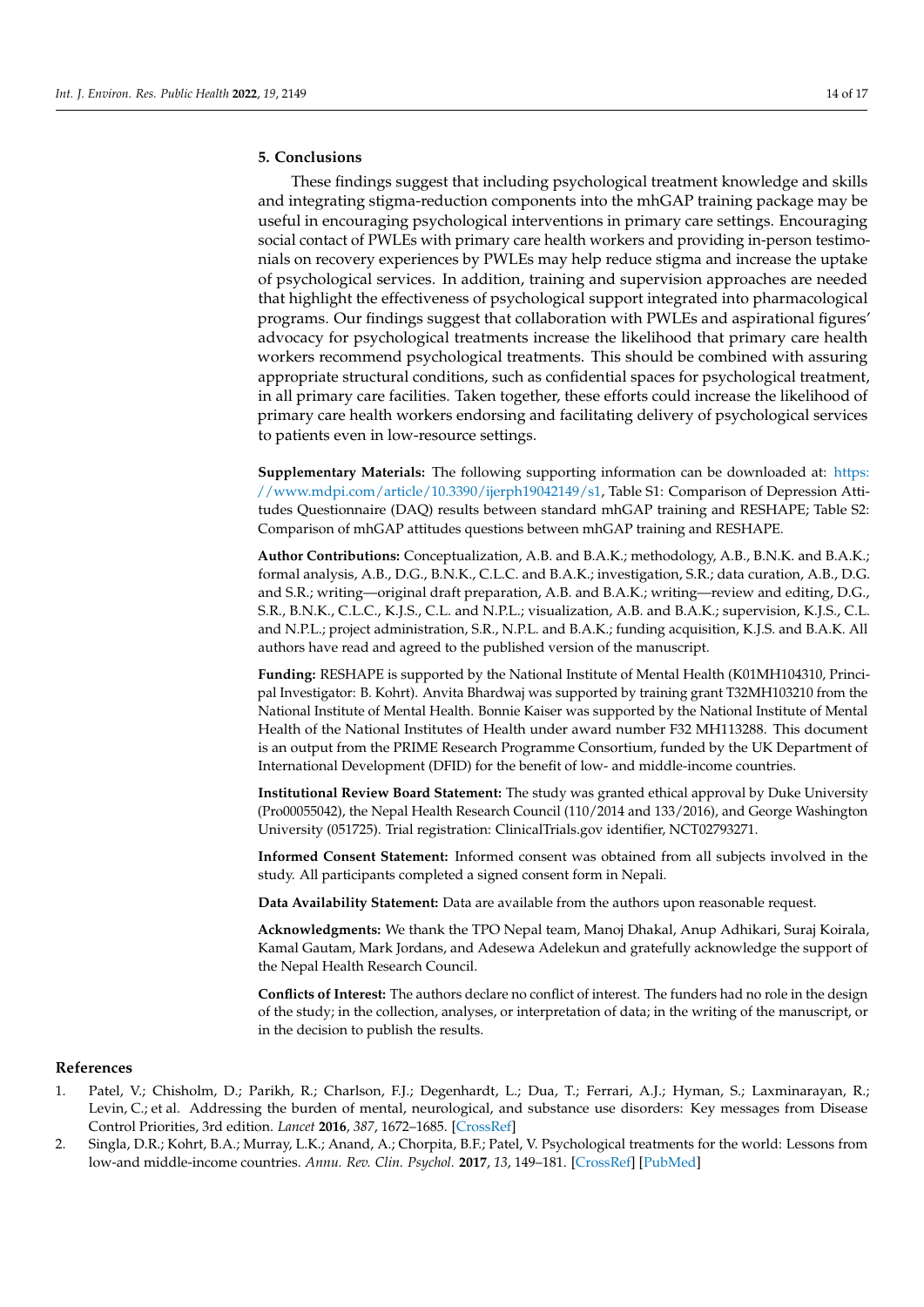- <span id="page-16-0"></span>3. World Health Organization. *mhGAP Training Manuals: For the mhGAP Intervention Guide for Mental, Neurological and Substance Use Disorders in Non-Specialized Health Settings–Version 2.0 (for Field Testing)*; World Health Organization (WHO/MSD/MER/17.6): Geneva, Switzerland, 2017; p. 656.
- <span id="page-16-1"></span>4. Ventevogel, P. Integration of mental health into primary healthcare in low-income countries: Avoiding medicalization. *Int. Rev. Psychiatry* **2014**, *26*, 669–679. [\[CrossRef\]](http://doi.org/10.3109/09540261.2014.966067) [\[PubMed\]](http://www.ncbi.nlm.nih.gov/pubmed/25553784)
- <span id="page-16-2"></span>5. Ola, B.; Crabb, J.; Adewuya, A.; Olugbile, F.; Abosede, O.A. The state of readiness of Lagos State Primary Health Care Physicians to embrace the care of depression in Nigeria. *Community Ment. Health J.* **2014**, *50*, 239–244. [\[CrossRef\]](http://doi.org/10.1007/s10597-013-9648-9)
- <span id="page-16-3"></span>6. Adewuya, A.O.; Adewumi, T.; Ola, B.; Abosede, O.; Oyeneyin, A.; Fasawe, A.; Idris, O. Primary health care workers' knowledge and attitudes towards depression and its management in the MeHPric-P project, Lagos, Nigeria. *Gen. Hosp. Psychiatry* **2017**, *47*, 1–6. [\[CrossRef\]](http://doi.org/10.1016/j.genhosppsych.2017.04.002)
- <span id="page-16-4"></span>7. Kohrt, B.A.; Harper, I. Navigating diagnoses: Understanding mind-body relations, mental health, and stigma in Nepal. *Cult. Med. Psychiatry* **2008**, *32*, 462–491. [\[CrossRef\]](http://doi.org/10.1007/s11013-008-9110-6)
- 8. Ecks, S. *Eating Drugs: Psychopharmaceutical Pluralism in India*; NYU Press: New York, NY, USA, 2013.
- <span id="page-16-5"></span>9. Spagnolo, J.; Champagne, F.; Leduc, N.; Melki, W.; Piat, M.; Laporta, M.; Bram, N.; Guesmi, I.; Charfi, F. "We find what we look for, and we look for what we know": Factors interacting with a mental health training program to influence its expected outcomes in Tunisia. *BMC Public Health* **2018**, *18*, 1398. [\[CrossRef\]](http://doi.org/10.1186/s12889-018-6261-4)
- <span id="page-16-6"></span>10. Cuijpers, P.; Gentili, C. Psychological treatments are as effective as pharmacotherapies in the treatment of adult depression: A summary from Randomized Clinical Trials and neuroscience evidence. *Res. Psychother. Psychopathol. Process Outcome* **2017**, *20*, 273. [\[CrossRef\]](http://doi.org/10.4081/ripppo.2017.273)
- <span id="page-16-7"></span>11. Kamenov, K.; Twomey, C.; Cabello, M.; Prina, A.M.; Ayuso-Mateos, J.L. The efficacy of psychotherapy, pharmacotherapy and their combination on functioning and quality of life in depression: A meta-analysis. *Psychol. Med.* **2017**, *47*, 414–425. [\[CrossRef\]](http://doi.org/10.1017/S0033291716002774)
- <span id="page-16-8"></span>12. Iseselo, M.K.; Ambikile, J.S. Medication challenges for patients with severe mental illness: Experience and views of patients, caregivers and mental health care workers in Dar es Salaam, Tanzania. *Int. J. Ment. Health Syst.* **2017**, *11*, 17. [\[CrossRef\]](http://doi.org/10.1186/s13033-017-0126-6)
- <span id="page-16-9"></span>13. Padmanathan, P.; Singh, M.; Mannarath, S.C.; Omar, M.; Raja, S. A rapid appraisal of access to and utilisation of psychotropic medicines in Bihar, India. *Int. J. Ment. Health Syst.* **2014**, *8*, 29. [\[CrossRef\]](http://doi.org/10.1186/1752-4458-8-29) [\[PubMed\]](http://www.ncbi.nlm.nih.gov/pubmed/25053976)
- <span id="page-16-10"></span>14. Upadhaya, N.; Jordans, M.J.; Gurung, D.; Pokhrel, R.; Adhikari, R.P.; Komproe, I.H. Psychotropic drugs in Nepal: Perceptions on use and supply chain management. *Glob. Health* **2018**, *14*, 10. [\[CrossRef\]](http://doi.org/10.1186/s12992-018-0322-4) [\[PubMed\]](http://www.ncbi.nlm.nih.gov/pubmed/29368618)
- <span id="page-16-11"></span>15. Kola, L.; Kohrt, B.A.; Hanlon, C.; Naslund, J.A.; Sikander, S.; Balaji, M.; Benjet, C.; Cheung, E.Y.L.; Eaton, J.; Gonsalves, P.; et al. COVID-19 mental health impact and responses in low-income and middle-income countries: Reimagining global mental health. *Lancet Psychiatry* **2021**, *8*, 535–550. [\[CrossRef\]](http://doi.org/10.1016/S2215-0366(21)00025-0)
- <span id="page-16-12"></span>16. McHugh, R.K.; Whitton, S.W.; Peckham, A.D.; Welge, J.A.; Otto, M.W. Patient preference for psychological vs. pharmacological treatment of psychiatric disorders: A meta-analytic review. *J. Clin. Psychiatry* **2013**, *74*, 595. [\[CrossRef\]](http://doi.org/10.4088/JCP.12r07757)
- <span id="page-16-13"></span>17. Lake, J.; Helgason, C.; Sarris, J. Integrative Mental Health (IMH): Paradigm, research, and clinical practice. *Explore* **2012**, *8*, 50–57. [\[CrossRef\]](http://doi.org/10.1016/j.explore.2011.10.001)
- <span id="page-16-14"></span>18. Pham, T.V.; Kaiser, B.N.; Koirala, R.; Maharjan, S.M.; Upadhaya, N.; Franz, L.; Kohrt, B.A. Traditional Healers and Mental Health in Nepal: A Scoping Review. *Cult. Med. Psychiatry* **2021**, *45*, 97–140. [\[CrossRef\]](http://doi.org/10.1007/s11013-020-09676-4)
- 19. Pham, T.V.; Koirala, R.; Kohrt, B.A. Satisfaction in the Soul: Common Factors Theory Applied to Traditional Healers in Rural Nepal. *Ethos* **2020**, *48*, 93–128. [\[CrossRef\]](http://doi.org/10.1111/etho.12263)
- 20. Pham, T.V.; Koirala, R.; Kohrt, B.A. Traditional and biomedical care pathways for mental well-being in rural Nepal. *Int. J. Ment. Health Syst.* **2021**, *15*, 4. [\[CrossRef\]](http://doi.org/10.1186/s13033-020-00433-z)
- <span id="page-16-15"></span>21. Pham, T.V.; Koirala, R.; Wainberg, M.L.; Kohrt, B.A. Reassessing the Mental Health Treatment Gap: What Happens if We Include the Impact of Traditional Healing on Mental Illness? *Community Ment. Health J.* **2021**, *57*, 777–791. [\[CrossRef\]](http://doi.org/10.1007/s10597-020-00705-5)
- <span id="page-16-16"></span>22. Kohrt, B.A.; Jordans, M.J.D.; Turner, E.L.; Sikkema, K.J.; Luitel, N.P.; Rai, S.; Singla, D.R.; Lamichhane, J.; Lund, C.; Patel, V. Reducing stigma among healthcare providers to improve mental health services (RESHAPE): Protocol for a pilot cluster randomized controlled trial of a stigma reduction intervention for training primary healthcare workers in Nepal. *Pilot Feasibility Stud.* **2018**, *4*, 36. [\[CrossRef\]](http://doi.org/10.1186/s40814-018-0234-3)
- <span id="page-16-17"></span>23. Kohrt, B.A. Social Neuroscience in Global Mental Health: Case Study on Stigma Reduction in Nepal. In *Culture, Mind, and Brain: Emerging Concepts, Models, and Applications*; Kirmayer, L.J., Worthman, C.M., Kitayama, S., Lemelson, R., Cummings, C.A., Eds.; Cambridge University Press: Cambridge, UK, 2020; pp. 440–451.
- <span id="page-16-20"></span>24. Kohrt, B.A.; Turner, E.L.; Rai, S.; Bhardwaj, A.; Sikkema, K.J.; Adelekun, A.; Dhakal, M.; Luitel, N.P.; Lund, C.; Patel, V.; et al. Reducing mental illness stigma in healthcare settings: Proof of concept for a social contact intervention to address what matters most for primary care providers. *Soc. Sci. Med.* **2020**, *250*, 112852. [\[CrossRef\]](http://doi.org/10.1016/j.socscimed.2020.112852) [\[PubMed\]](http://www.ncbi.nlm.nih.gov/pubmed/32135459)
- 25. Kohrt, B.A.; Ottman, K.; Panter-Brick, C.; Konner, M.; Patel, V. Why we heal: The evolution of psychological healing and implications for global mental health. *Clin. Psychol. Rev.* **2020**, *82*, 101920. [\[CrossRef\]](http://doi.org/10.1016/j.cpr.2020.101920) [\[PubMed\]](http://www.ncbi.nlm.nih.gov/pubmed/33126037)
- <span id="page-16-18"></span>26. Griffith, J.L.; Kohrt, B.A. Managing Stigma Effectively: What Social Psychology and Social Neuroscience Can Teach Us. *Acad. Psychiatry* **2016**, *40*, 339–347. [\[CrossRef\]](http://doi.org/10.1007/s40596-015-0391-0) [\[PubMed\]](http://www.ncbi.nlm.nih.gov/pubmed/26162463)
- <span id="page-16-19"></span>27. Kohrt, B.A.; Jordans, M.J.D.; Turner, E.L.; Rai, S.; Gurung, D.; Dhakal, M.; Bhardwaj, A.; Lamichhane, J.; Singla, D.R.; Lund, C.; et al. Collaboration with people with lived experience of mental illness to reduce stigma and improve primary care services in Nepal: A pilot cluster randomized clinical trial. *JAMA Netw. Open* **2021**, *4*, e2131475. [\[CrossRef\]](http://doi.org/10.1001/jamanetworkopen.2021.31475)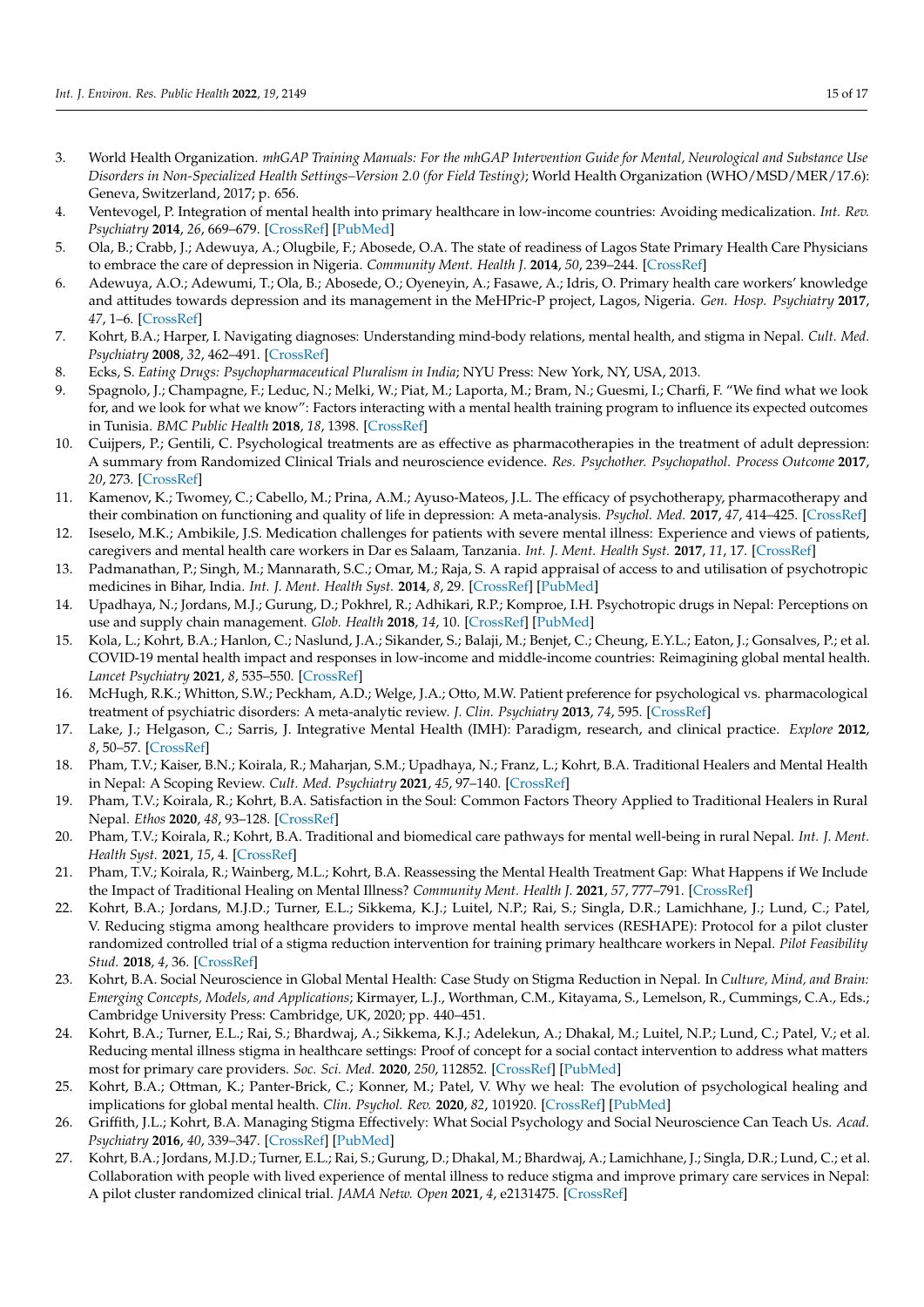- <span id="page-17-0"></span>28. Lund, C.; Tomlinson, M.; De Silva, M.; Fekadu, A.; Shidhaye, R.; Jordans, M.; Petersen, I.; Bhana, A.; Kigozi, F.; Prince, M.; et al. PRIME: A programme to reduce the treatment gap for mental disorders in five low- and middle-income countries. *PLoS Med.* **2012**, *9*, e1001359. [\[CrossRef\]](http://doi.org/10.1371/journal.pmed.1001359)
- <span id="page-17-1"></span>29. Jordans, M.J.D.; Luitel, N.P.; Kohrt, B.A.; Rathod, S.D.; Garman, E.C.; De Silva, M.; Komproe, I.H.; Patel, V.; Lund, C. Community-, facility-, and individual-level outcomes of a district mental healthcare plan in a low-resource setting in Nepal: A population-based evaluation. *PLoS Med.* **2019**, *16*, e1002748. [\[CrossRef\]](http://doi.org/10.1371/journal.pmed.1002748)
- <span id="page-17-2"></span>30. Jordans, M.J.; Luitel, N.P.; Pokhrel, P.; Patel, V. Development and pilot testing of a mental healthcare plan in Nepal. *Br. J. Psychiatry* **2016**, *208* (Suppl. S56), s21–s28. [\[CrossRef\]](http://doi.org/10.1192/bjp.bp.114.153718)
- <span id="page-17-3"></span>31. Jordans, M.J.; Luitel, N.P.; Garman, E.; Kohrt, B.A.; Rathod, S.D.; Shrestha, P.; Komproe, I.H.; Lund, C.; Patel, V. Effectiveness of psychological treatments for depression and alcohol use disorder delivered by community-based counsellors: Two pragmatic randomised controlled trials within primary healthcare in Nepal. *Br. J. Psychiatry* **2019**, *215*, 485–493. [\[CrossRef\]](http://doi.org/10.1192/bjp.2018.300)
- <span id="page-17-4"></span>32. Rai, S.; Gurung, D.; Kaiser, B.N.; Sikkema, K.J.; Dhakal, M.; Bhardwaj, A.; Tergesen, C.; Kohrt, B.A. A service user co-facilitated intervention to reduce mental illness stigma among primary healthcare workers: Utilizing perspectives of family members and caregivers. *Fam. Syst. Health* **2018**, *36*, 198–209. [\[CrossRef\]](http://doi.org/10.1037/fsh0000338)
- <span id="page-17-5"></span>33. Kaiser, B.N.; Varma, S.; Carpenter-Song, E.; Sareff, R.; Rai, S.; Kohrt, B.A. Eliciting recovery narratives in global mental health: Benefits and potential harms in service user participation. *Psychiatr. Rehabil. J.* **2020**, *43*, 111–120. [\[CrossRef\]](http://doi.org/10.1037/prj0000384)
- <span id="page-17-6"></span>34. QSR International. *NVIVO Qualitative Data Analysis Software*, 10th ed.; QSR International Pty Ltd.: Doncaster, Australia, 2012.
- <span id="page-17-7"></span>35. MacQueen, K.M.; McLellan, E.; Kay, K.; Milstein, B. Codebook development for team-based qualitative analysis. *Cam J.* **1998**, *10*, 31–36. [\[CrossRef\]](http://doi.org/10.1177/1525822X980100020301)
- <span id="page-17-8"></span>36. Hennink, M.M.; Kaiser, B.N.; Marconi, V.C. Code Saturation Versus Meaning Saturation. *Qual. Health Res.* **2017**, *27*, 591–608. [\[CrossRef\]](http://doi.org/10.1177/1049732316665344) [\[PubMed\]](http://www.ncbi.nlm.nih.gov/pubmed/27670770)
- <span id="page-17-9"></span>37. Botega, N.; Mann, A.; Blizard, R.; Wilkinson, G. General practitioners and depression—First use of the Depression Attitude Questionnaire. *Int. J. Methods Psychiatr. Res.* **1992**, *2*, 169–180.
- <span id="page-17-10"></span>38. Lempp, H.; Abayneh, S.; Gurung, D.; Kola, L.; Abdulmalik, J.; Evans-Lacko, S.; Semrau, M.; Alem, A.; Thornicroft, G.; Hanlon, C. Service user and caregiver involvement in mental health system strengthening in low-and middle-income countries: A cross-country qualitative study. *Epidemiol. Psychiatr. Sci.* **2018**, *27*, 29–39. [\[CrossRef\]](http://doi.org/10.1017/S2045796017000634) [\[PubMed\]](http://www.ncbi.nlm.nih.gov/pubmed/29113598)
- <span id="page-17-11"></span>39. Haddad, M.; Menchetti, M.; McKeown, E.; Tylee, A.; Mann, A. The development and psychometric properties of a measure of clinicians' attitudes to depression: The revised Depression Attitude Questionnaire (R-DAQ). *BMC Psychiatry* **2015**, *15*, 7. [\[CrossRef\]](http://doi.org/10.1186/s12888-014-0381-x)
- <span id="page-17-12"></span>40. James, B.O.; Jenkins, R.; Lawani, A.O.; Omoaregba, J.O. Depression in primary care: The knowledge, attitudes and practice of general practitioners in Benin City, Nigeria. *S. Afr. Fam. Pract.* **2012**, *54*, 55–60. [\[CrossRef\]](http://doi.org/10.1080/20786204.2012.10874176)
- <span id="page-17-13"></span>41. Koschorke, M.; Oexle, N.; Ouali, U.; Cherian, A.V.; Deepika, V.; Mendon, G.B.; Gurung, D.; Kondratova, L.; Muller, M.; Lanfredi, M.; et al. Perspectives of healthcare providers, service users, and family members about mental illness stigma in primary care settings: A multi-site qualitative study of seven countries in Africa, Asia, and Europe. *PLoS ONE* **2021**, *16*, e0258729. [\[CrossRef\]](http://doi.org/10.1371/journal.pone.0258729)
- <span id="page-17-14"></span>42. Patel, V.; Chowdhary, N.; Rahman, A.; Verdeli, H. Improving access to psychological treatments: Lessons from developing countries. *Behav. Res. Ther.* **2011**, *49*, 523–528. [\[CrossRef\]](http://doi.org/10.1016/j.brat.2011.06.012)
- <span id="page-17-15"></span>43. Varma, S. Where There are only Doctors: Counselors as Psychiatrists in Indian-Administered Kashmir. *Ethos* **2012**, *40*, 517–535. [\[CrossRef\]](http://doi.org/10.1111/j.1548-1352.2012.01274.x)
- <span id="page-17-16"></span>44. Gurung, D.; Upadhyaya, N.; Magar, J.; Giri, N.P.; Hanlon, C.; Jordans, M.J. Service user and care giver involvement in mental health system strengthening in Nepal: A qualitative study on barriers and facilitating factors. *Int. J. Ment. Health Syst.* **2017**, *11*, 30. [\[CrossRef\]](http://doi.org/10.1186/s13033-017-0139-1)
- <span id="page-17-17"></span>45. Givens, J.L.; Katz, I.R.; Bellamy, S.; Holmes, W.C. Stigma and the acceptability of depression treatments among African Americans and whites. *J. Gen. Intern. Med.* **2007**, *22*, 1292–1297. [\[CrossRef\]](http://doi.org/10.1007/s11606-007-0276-3) [\[PubMed\]](http://www.ncbi.nlm.nih.gov/pubmed/17610120)
- <span id="page-17-18"></span>46. Kohrt, B.A.; Hruschka, D.J. Nepali concepts of psychological trauma: The role of idioms of distress, ethnopsychology and ethnophysiology in alleviating suffering and preventing stigma. *Cult. Med. Psychiatry* **2010**, *34*, 322–352. [\[CrossRef\]](http://doi.org/10.1007/s11013-010-9170-2) [\[PubMed\]](http://www.ncbi.nlm.nih.gov/pubmed/20309724)
- <span id="page-17-19"></span>47. Jordans, M.J.; Keen, A.S.; Pradhan, H.; Tol, W.A. Psychosocial counselling in Nepal: Perspectives of counsellors and beneficiaries. *Int. J. Adv. Couns.* **2007**, *29*, 57–68. [\[CrossRef\]](http://doi.org/10.1007/s10447-006-9028-z)
- <span id="page-17-20"></span>48. Tergesen, C.L.; Gurung, D.; Dhungana, S.; Risal, A.; Basel, P.; Tamrakar, D.; Amatya, A.; Park, L.P.; Kohrt, B.A. Impact of Service User Video Presentations on Explicit and Implicit Stigma toward Mental Illness among Medical Students in Nepal: A Randomized Controlled Trial. *Int. J. Environ. Res. Public Health* **2021**, *18*, 2143. [\[CrossRef\]](http://doi.org/10.3390/ijerph18042143)
- <span id="page-17-21"></span>49. Gurung, D.; Poudyal, A.; Wang, Y.L.; Neupane, M.; Bhattarai, K.; Wahid, S.S.; Aryal, S.; Heim, E.; Gronholm, P.; Thornicroft, G.; et al. Stigma against mental health disorders in Nepal conceptualised with a 'what matters most' framework: A scoping review. *Epidemiol. Psychiatr. Sci.* **2022**, *31*, e11. [\[CrossRef\]](http://doi.org/10.1017/S2045796021000809) [\[PubMed\]](http://www.ncbi.nlm.nih.gov/pubmed/35086602)
- <span id="page-17-22"></span>50. Kohrt, B.A.; Schafer, A.; Willhoite, A.; van't Hof, E.; Pedersen, G.A.; Watts, S.; Ottman, K.; Carswell, K.; van Ommeren, M. Ensuring Quality in Psychological Support (WHO EQUIP): Developing a competent global workforce. *World Psychiatry* **2020**, *19*, 115–116. [\[CrossRef\]](http://doi.org/10.1002/wps.20704)
- <span id="page-17-23"></span>51. Watts, S.; Hall, J.; Pedersen, G.A.; Ottman, K.; Carswell, K.; Van't Hof, E.; Kohrt, B.A.; Schafer, A. The WHO EQUIP Foundational Helping Skills Trainer's Curriculum. *World Psychiatry* **2021**, *20*, 449–450. [\[CrossRef\]](http://doi.org/10.1002/wps.20880)